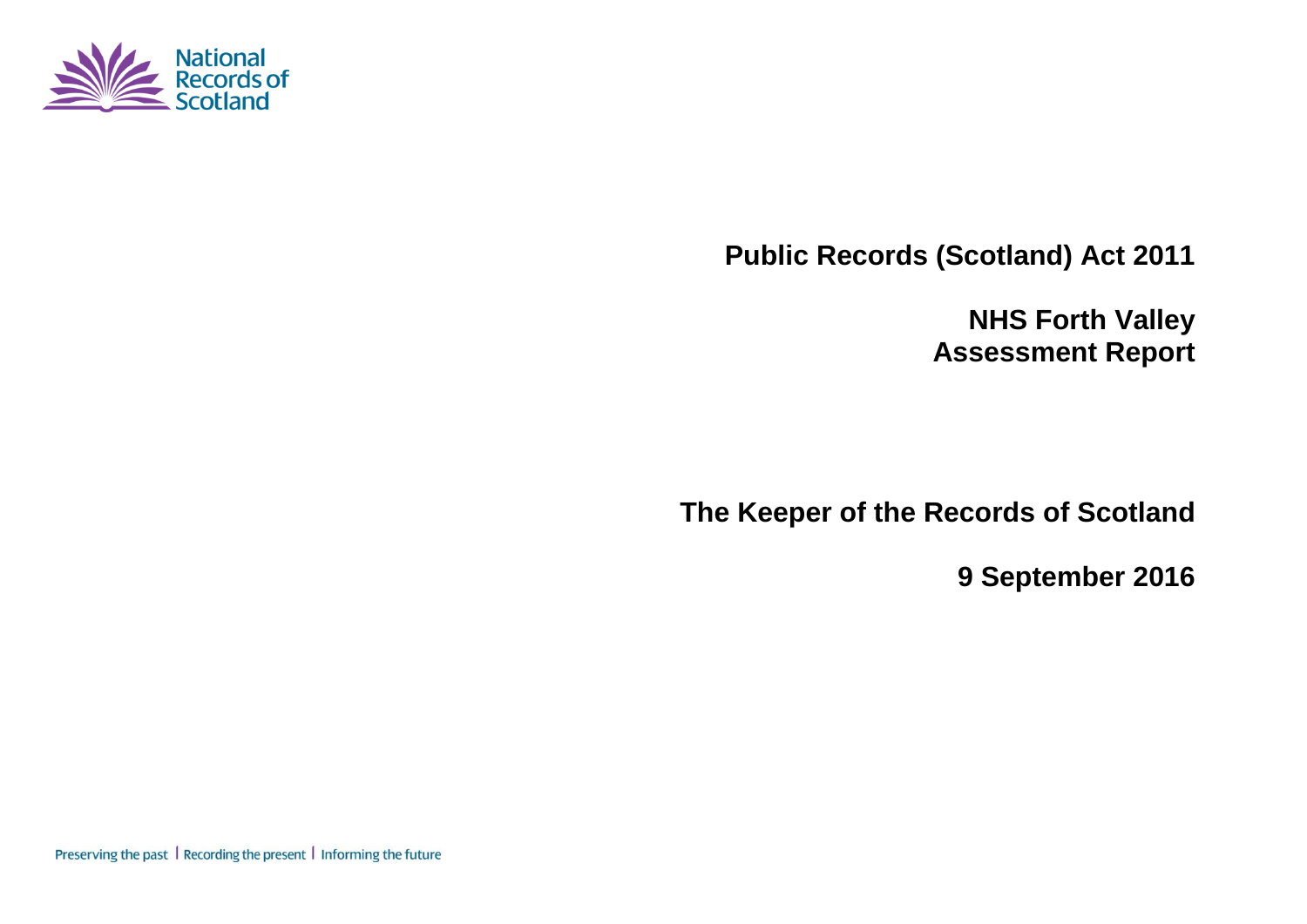### **Assessment Report**

### **Contents**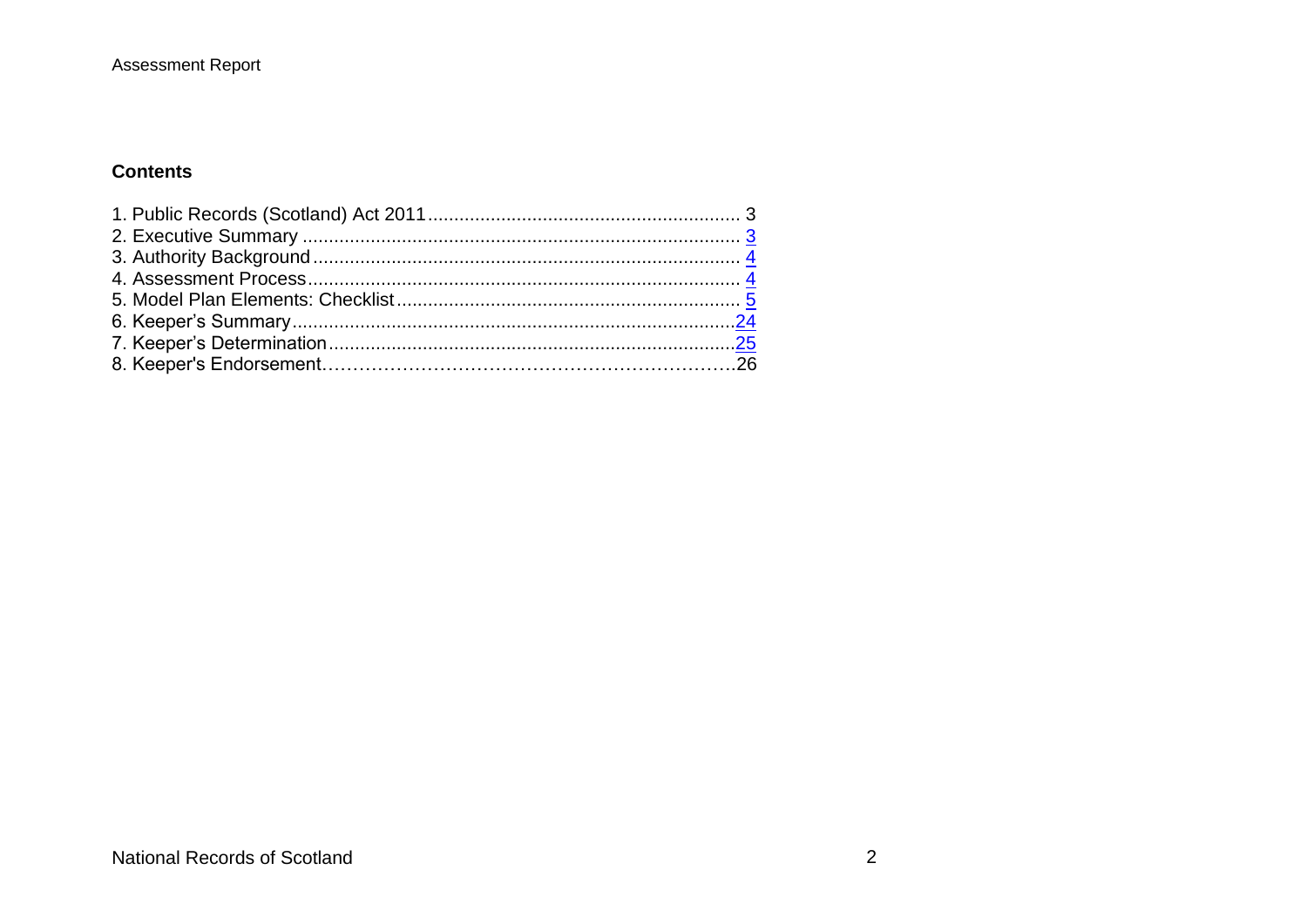## **1. Public Records (Scotland) Act 2011**

The Public Records (Scotland) Act 2011 (the Act) received Royal assent on 20 April 2011. It is the first new public records legislation in Scotland since 1937 and came fully into force on 1 January 2013. Its primary aim is to promote efficient and accountable record keeping by named Scottish public authorities.

The Act has its origins in *The Historical Abuse Systemic Review: Residential Schools and Children's Homes in Scotland 1950-1995* (The Shaw Report) published in 2007. The Shaw Report recorded how its investigations were hampered by poor record keeping and found that thousands of records had been created, but were then lost due to an inadequate legislative framework and poor records management. Crucially, it demonstrated how former residents of children's homes were denied access to information about their formative years. The Shaw Report demonstrated that management of records in all formats (paper and electronic) is not just a bureaucratic process, but central to good governance and should not be ignored. A follow-up review of public records legislation by the Keeper of the Records of Scotland (the Keeper) found further evidence of poor records management across the public sector. This resulted in the passage of the Act by the Scottish Parliament in March 2011.

The Act requires a named authority to prepare and implement a records management plan (RMP) which must set out proper arrangements for the management of its records. A plan must clearly describe the way the authority cares for the records that it creates, in any format, whilst carrying out its business activities. The RMP must be agreed with the Keeper and regularly reviewed.

## **2. Executive Summary**

This report sets out the findings of the Keeper's assessment of the RMP of NHS Forth Valley by the Public Records (Scotland) Act 2011 Assessment Team following its submission to the Keeper on 2 March 2016*.*

The assessment considered whether the RMP of NHS Forth Valley was developed with proper regard to the 14 elements of the Keeper's statutory Model Records Management Plan (the Model Plan) under section 8(3) of the Act, and whether in this respect it complies with it and the specific requirements of the Act.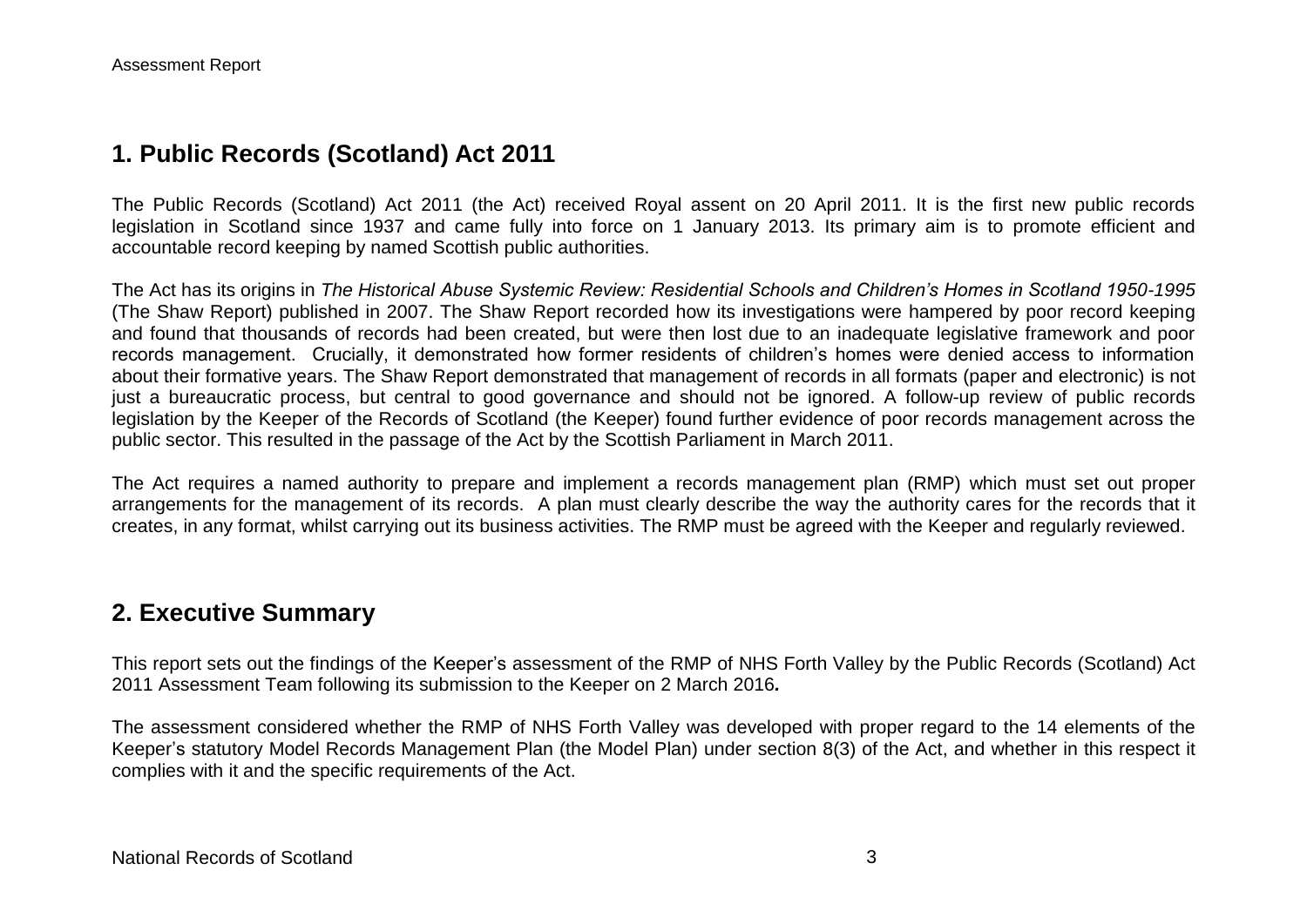The outcome of the assessment and the Keeper's decision on whether the RMP of NHS Forth Valley complies with the Act can be found under section 7 of this report with relevant recommendations.

## **3. Authority Background**

NHS Forth Valley is governed by a Board of Directors and is accountable to the Cabinet Secretary for Health and Well-being through the Scottish Government Health Directorate. The Board controls an annual budget of £550 million, and is responsible for providing health services and improving the health for the population of Forth Valley.

NHS Forth Valley employs around 7000 staff from a wide range of professional and support occupations in an acute hospital, four community hospitals and 56 health centres.

Forth Valley has a population of nearly 300,000 and covers a geographic area from Killin and Tyndrum in the North and Strathblane and Bo'ness in the South.

## **4. Keeper's Assessment Process**

The RMP was assessed by the Public Records (Scotland) Act Assessment Team on behalf of the Keeper. Assessors used the checklist elements listed in section 5, to establish whether NHS Forth Valley's RMP was developed with proper regard to the elements of the Model Plan and is compliant with the Act. The assessment also considered whether there was sufficient supporting evidence of such compliance.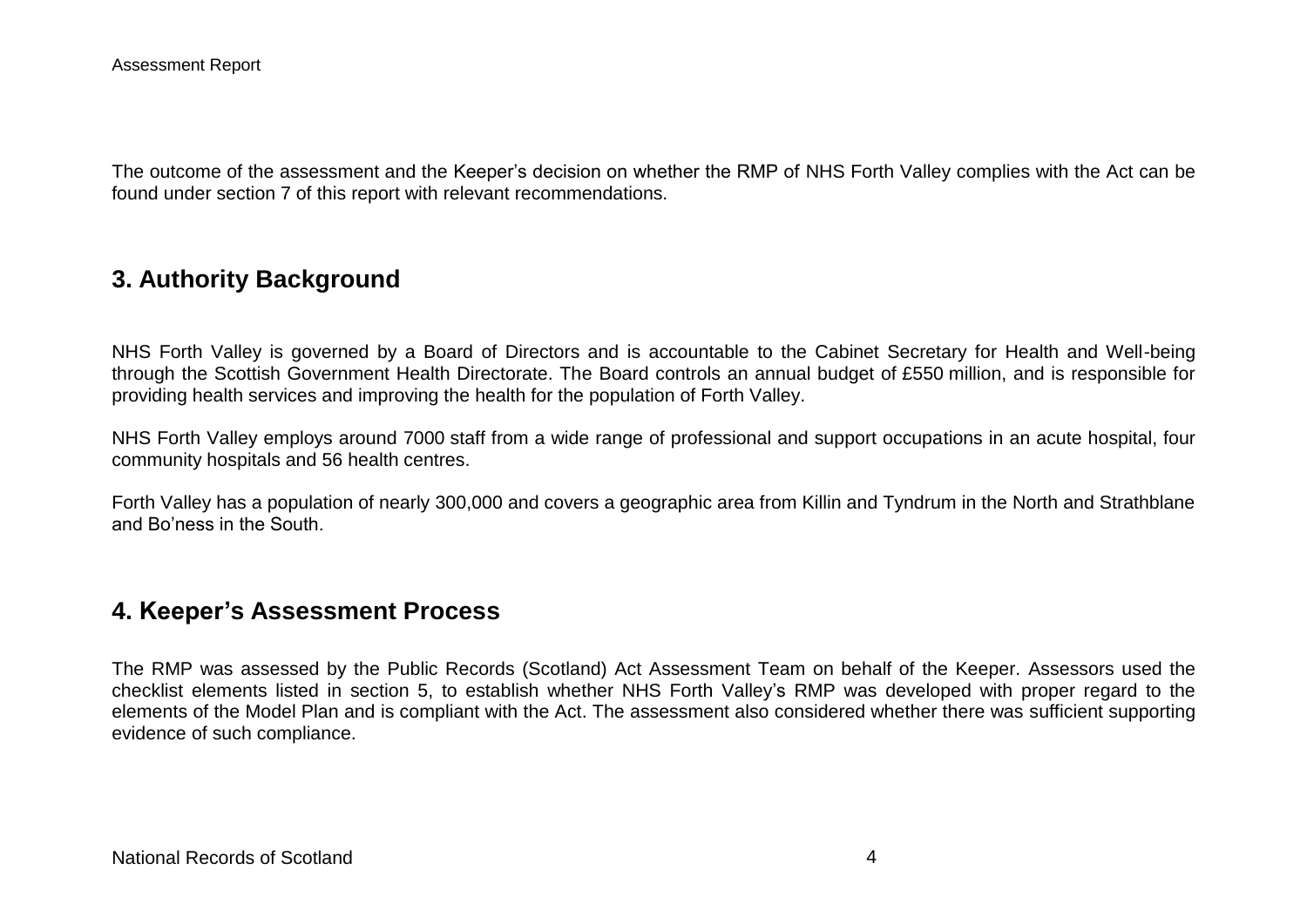## **Key:**

| The Keeper agrees this<br>element of an<br>authority's plan. | The Keeper agrees this<br>element of an authority's<br>plan as an 'improvement<br>model'. This means that<br>he is convinced of the<br>authority's commitment to<br>closing a gap in<br>provision. He will request<br>that he is updated as<br>work on this element | R | There is a serious<br>gap in provision<br>for this element<br>with no clear<br>explanation of how<br>this will be<br>addressed. The<br>Keeper may<br>choose to return<br>the RMP on this |
|--------------------------------------------------------------|---------------------------------------------------------------------------------------------------------------------------------------------------------------------------------------------------------------------------------------------------------------------|---|------------------------------------------------------------------------------------------------------------------------------------------------------------------------------------------|
|                                                              | progresses.                                                                                                                                                                                                                                                         |   | basis.                                                                                                                                                                                   |

# **5. Model Plan Elements: Checklist**

| <b>Element</b>                                | <b>Present</b> | <b>Evidence</b> | <b>Notes</b>                                                                                                                                                                                                                                                                                                                                                                                                                                                                                                                          |
|-----------------------------------------------|----------------|-----------------|---------------------------------------------------------------------------------------------------------------------------------------------------------------------------------------------------------------------------------------------------------------------------------------------------------------------------------------------------------------------------------------------------------------------------------------------------------------------------------------------------------------------------------------|
| 1. Senior<br>Officer<br>Compulsory<br>element | G              | G               | The Records Management Plan (RMP) is effective from 2 March 2016 and has been<br>signed by the Chief Executive, Jane Grant.<br>The RMP identifies Tracey Gillies, Medical Director, as the officer with senior<br>management responsibility for records management within NHSFV.<br>This is confirmed by Mrs Grant in the Policy Statement (evidence 1.1). The Policy<br>Statement also highlights NHSFV's commitment to complying with relevant<br>legislative requirements and also to best practice records management procedures. |
|                                               |                |                 | The Policy Statement also goes on to state that, ultimately, Mrs Grant is responsible<br>for the management of records and that she fully supports the provisions set out in                                                                                                                                                                                                                                                                                                                                                          |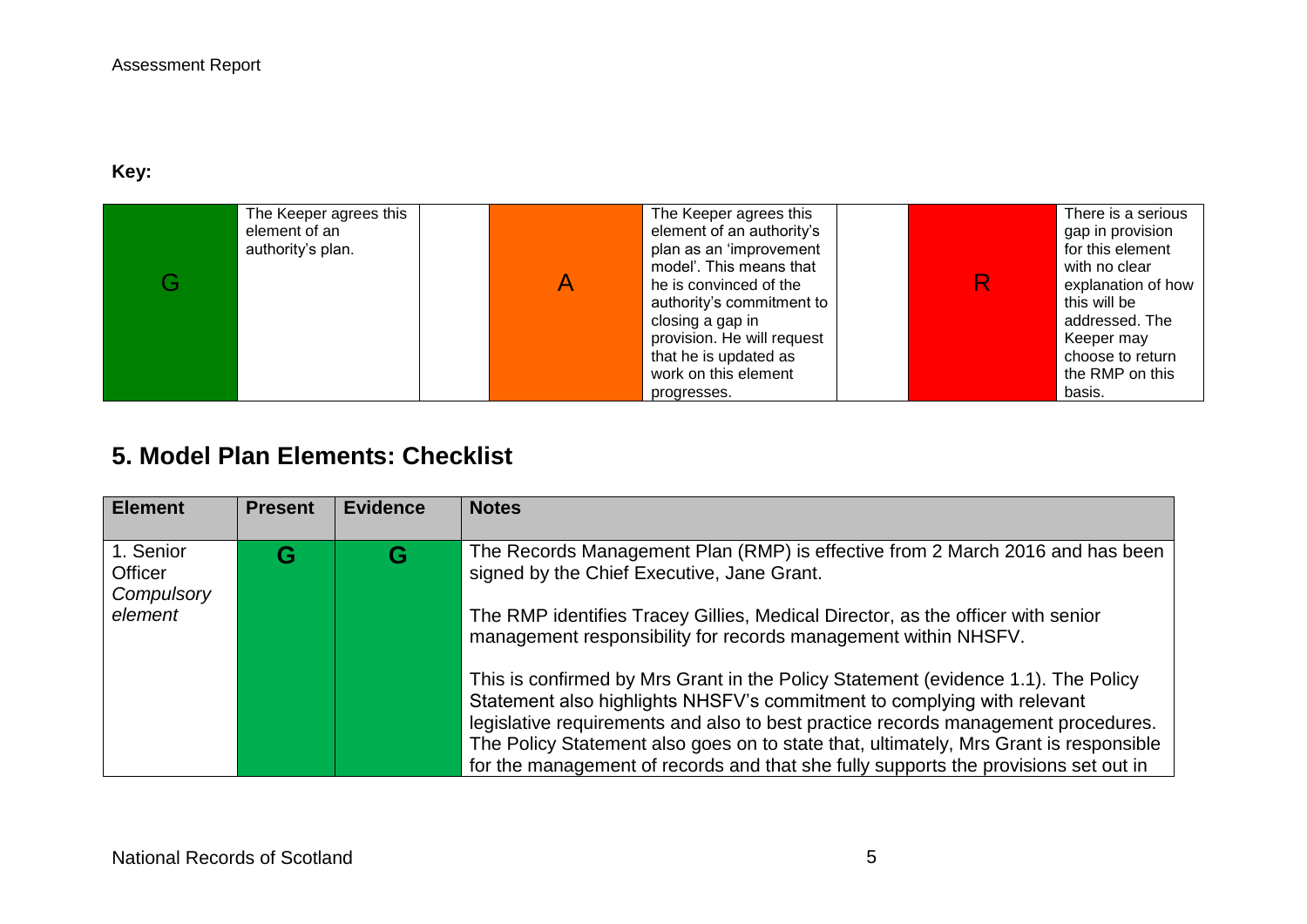|                       |   |   | the RMP. The Policy Statement also states that it covers both administrative and<br>health records. It is signed by Mrs Grant.<br>An extract from the draft minutes of a meeting of the NHSFV Board held on 26<br>January 2016 (evidence 1.2) also confirms the appointment of Miss Gillies as the<br>senior responsible officer and also approved the RMP itself. The minutes also<br>support the work required to achieve compliance with the 14 Elements. The Keeper<br>commends this commitment.<br>The Keeper agrees that an appropriate individual has been identified to take senior<br>management responsibility for records management as required by the Public |
|-----------------------|---|---|---------------------------------------------------------------------------------------------------------------------------------------------------------------------------------------------------------------------------------------------------------------------------------------------------------------------------------------------------------------------------------------------------------------------------------------------------------------------------------------------------------------------------------------------------------------------------------------------------------------------------------------------------------------------------|
| 2. Records<br>Manager | G | G | Records (Scotland) Act 2011.<br>The RMP identifies Elaine Vanhegan, Head of Performance and Governance, as<br>having operational responsibility for records management within NHSFV. She will be                                                                                                                                                                                                                                                                                                                                                                                                                                                                          |
| Compulsory<br>element |   |   | provided with technical advice and experience by Deirdre Coyle, Head of<br>Information Governance.                                                                                                                                                                                                                                                                                                                                                                                                                                                                                                                                                                        |
|                       |   |   | These appointments have been confirmed in the Policy Statement (evidence 1.1)<br>which is signed by the Chief Executive, Jane Grant.                                                                                                                                                                                                                                                                                                                                                                                                                                                                                                                                      |
|                       |   |   | An extract from the draft minutes of a meeting of the NHSFV Board held on 26<br>January 2016 (evidence 1.2) also confirms the appointment of Ms Vanhegan to this<br>role and the provision of support by Ms Coyle.                                                                                                                                                                                                                                                                                                                                                                                                                                                        |
|                       |   |   | The RMP states that further support will be provided by a representative from each<br>Directorate. This is confirmed under Objective 1 in the Records Management<br>Improvement Plan (evidence 2.2). The 'Future Developments' section of the                                                                                                                                                                                                                                                                                                                                                                                                                             |
|                       |   |   | Element states that job statements need to be created for the nominated individuals<br>in each area. The Keeper commends the creation of local records management<br>champions in order to spread best practice across the organisation and would be                                                                                                                                                                                                                                                                                                                                                                                                                      |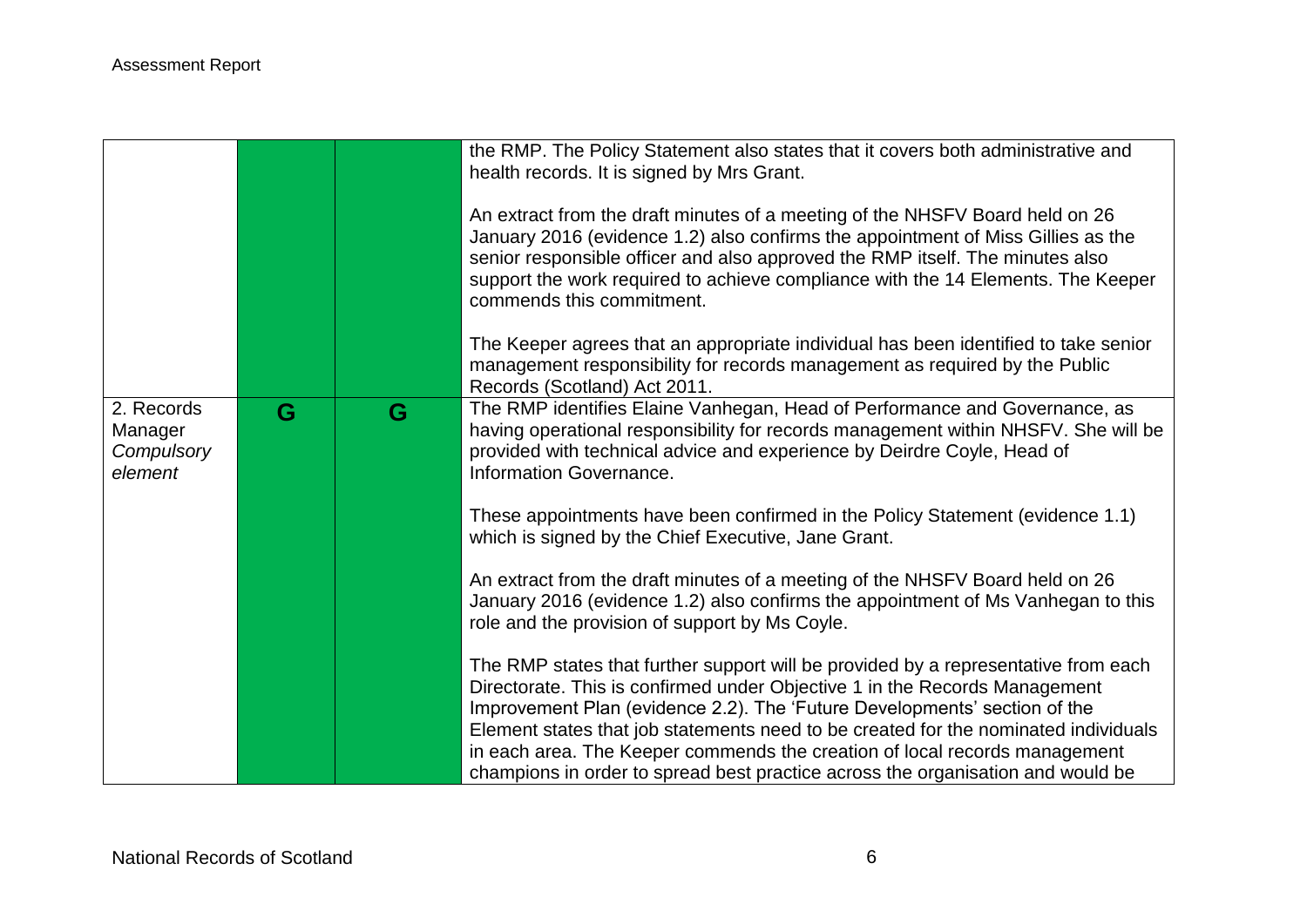|                                    |   |   | interested to see a sample job statement for the local champion.                                                                                                                                                                                                                                                                                                                                                                                                                                                                                                                                                                                               |
|------------------------------------|---|---|----------------------------------------------------------------------------------------------------------------------------------------------------------------------------------------------------------------------------------------------------------------------------------------------------------------------------------------------------------------------------------------------------------------------------------------------------------------------------------------------------------------------------------------------------------------------------------------------------------------------------------------------------------------|
|                                    |   |   | The Keeper agrees that an appropriate individual (Ms Vanhegan) has been<br>identified to take day-to-day responsibility for records management as required by<br>the Public Records (Scotland) Act 2011.                                                                                                                                                                                                                                                                                                                                                                                                                                                       |
| 3. Policy<br>Compulsory<br>element | G | G | NHSFV has submitted its Corporate Records Management Policy (evidence 3.2).<br>This is version 2.01 and was updated and approved on 25 February 2016.                                                                                                                                                                                                                                                                                                                                                                                                                                                                                                          |
|                                    |   |   | The Policy sets out NHSFV's approach to managing its corporate records, including<br>financial, personnel and estates records. The Policy outlines the objectives and how<br>it intends to implement these and shows a commitment to staff training. The<br>responsibilities of key members of staff are also described. It also states that the<br>Policy is available on NHSFV's intranet. A screenshot of NHSFV's intranet site has<br>been submitted (evidence 3.5) showing where the Policy sits on the intranet.                                                                                                                                         |
|                                    |   |   | Also submitted is the Health Records Management Policy, version 2.1, dated 10<br>February 2016 (evidence 3.3). This covers NHSFV's management of clinical<br>records. The Policy outlines the legislative requirements around the management of<br>clinical records, the procedures in place for the management of health records at<br>various stages of their lifecycle, staff responsibilities and a commitment to straining<br>to ensure that staff are aware of what they need to do. A screenshot has been<br>submitted showing the location of the Policy on NHSFV's intranet (evidence 3.6).<br>The Policy has also been published on NHSFV's website. |
|                                    |   |   | These Policies are endorsed and supported by a statement from the Chief<br>Executive (evidence 1.1). The Policies are available throughout the organisation and<br>senior management teams are responsible for their dissemination and<br>implementation at a local level.                                                                                                                                                                                                                                                                                                                                                                                     |
|                                    |   |   | An extract from the draft minutes of a meeting of the NHSFV Board held on 26                                                                                                                                                                                                                                                                                                                                                                                                                                                                                                                                                                                   |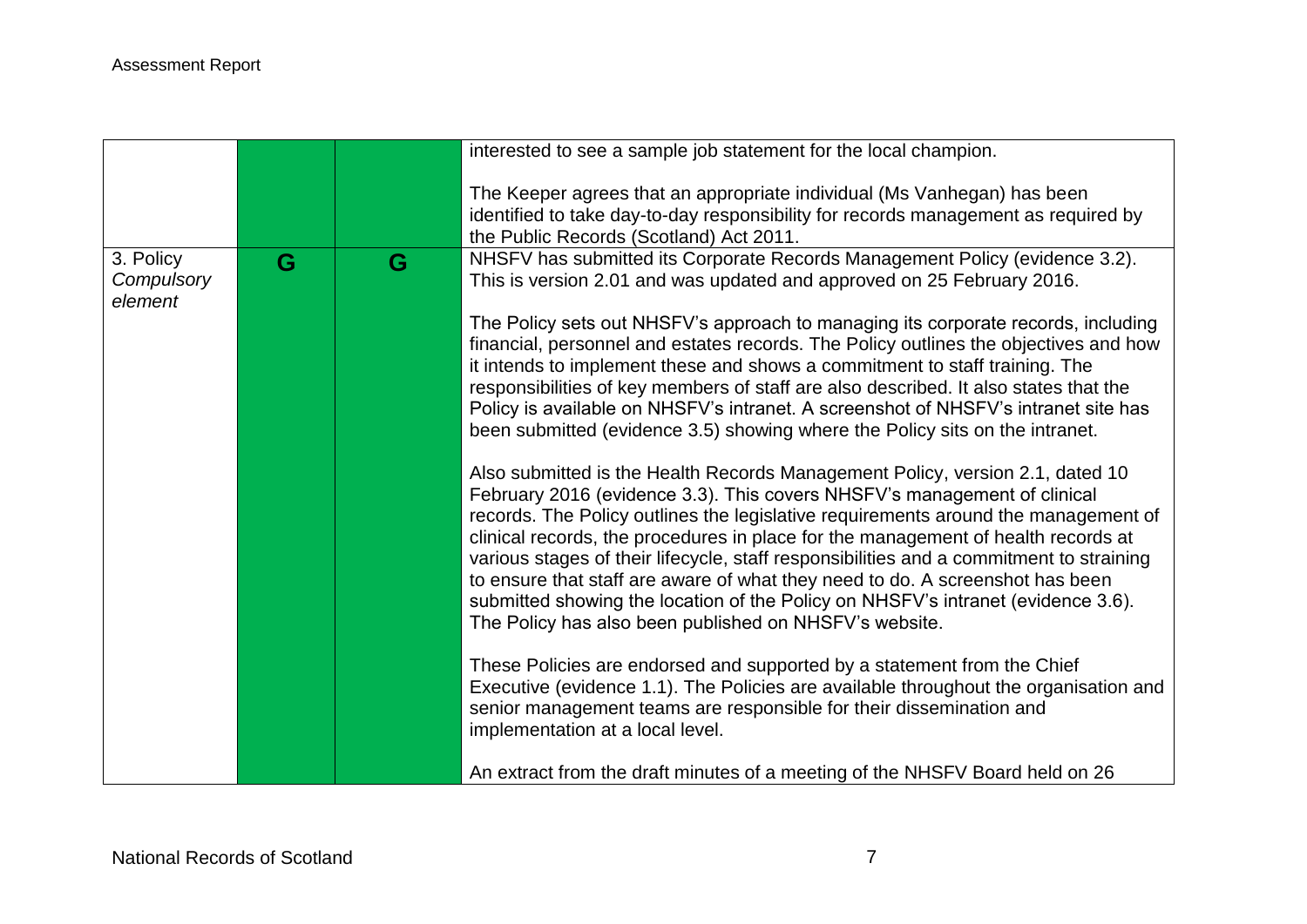|                |   |   | January 2016 (evidence 1.2) also supports the work required to achieve compliance<br>with the 14 Elements.<br>The Keeper agrees that NHSFV have policies in place which show its commitment<br>to achieving best practice records management and that staff are able to access<br>these policies and are therefore aware of their records management responsibilities.                                                                                                                                                                                                                                                                                                                                                                                                                                                                                                                                                                              |
|----------------|---|---|-----------------------------------------------------------------------------------------------------------------------------------------------------------------------------------------------------------------------------------------------------------------------------------------------------------------------------------------------------------------------------------------------------------------------------------------------------------------------------------------------------------------------------------------------------------------------------------------------------------------------------------------------------------------------------------------------------------------------------------------------------------------------------------------------------------------------------------------------------------------------------------------------------------------------------------------------------|
| 4. Business    | A | G | NHSFV does not have an operational Business Classification Scheme (BCS) at                                                                                                                                                                                                                                                                                                                                                                                                                                                                                                                                                                                                                                                                                                                                                                                                                                                                          |
| Classification |   |   | present but it recognises the importance of one as forming the foundation of<br>records management within the authority. The BCS will be based on that of<br>NHS Scotland. The RMP states that this will be developed and implemented in<br>partnership with local business areas. The Keeper commends this approach<br>which should strengthen the BCS and encourage 'buy-in' from units.<br>NHSFV has submitted its Records Management Improvement Plan (evidence<br>2.2) which further outlines its commitment to developing a BCS. The 'Future<br>Developments' section of this Element also shows that NHSFV intends to<br>develop an Information Asset Register.                                                                                                                                                                                                                                                                              |
|                |   |   | NHSFV has established a Records Management Plan Implementation Working<br>Group. The Group's Terms of Reference (evidence 4.2) states that the group,<br>whose membership consists of representatives from business areas across<br>NHSFV, will meet on a bi-monthly basis at a minimum and one of its key<br>objectives is to ensure 'Appropriate process in place to support both the<br>implementation and post-implementation and review of the Business<br>Classification Scheme (BCS)'. The Group reports to the Chief Executive's<br>Operational Group and the Information Governance Group. The notes from the<br>Group's meeting on 29 June 2016 (evidence 4.3) have been submitted<br>showing that the NHSFV intends to prioritise the creation of a BCS with a draft<br>BCS to be created and trialled between September 2016 and March 2017. Roll-<br>out to the rest of the organisation will start in April 2017. The Keeper would be |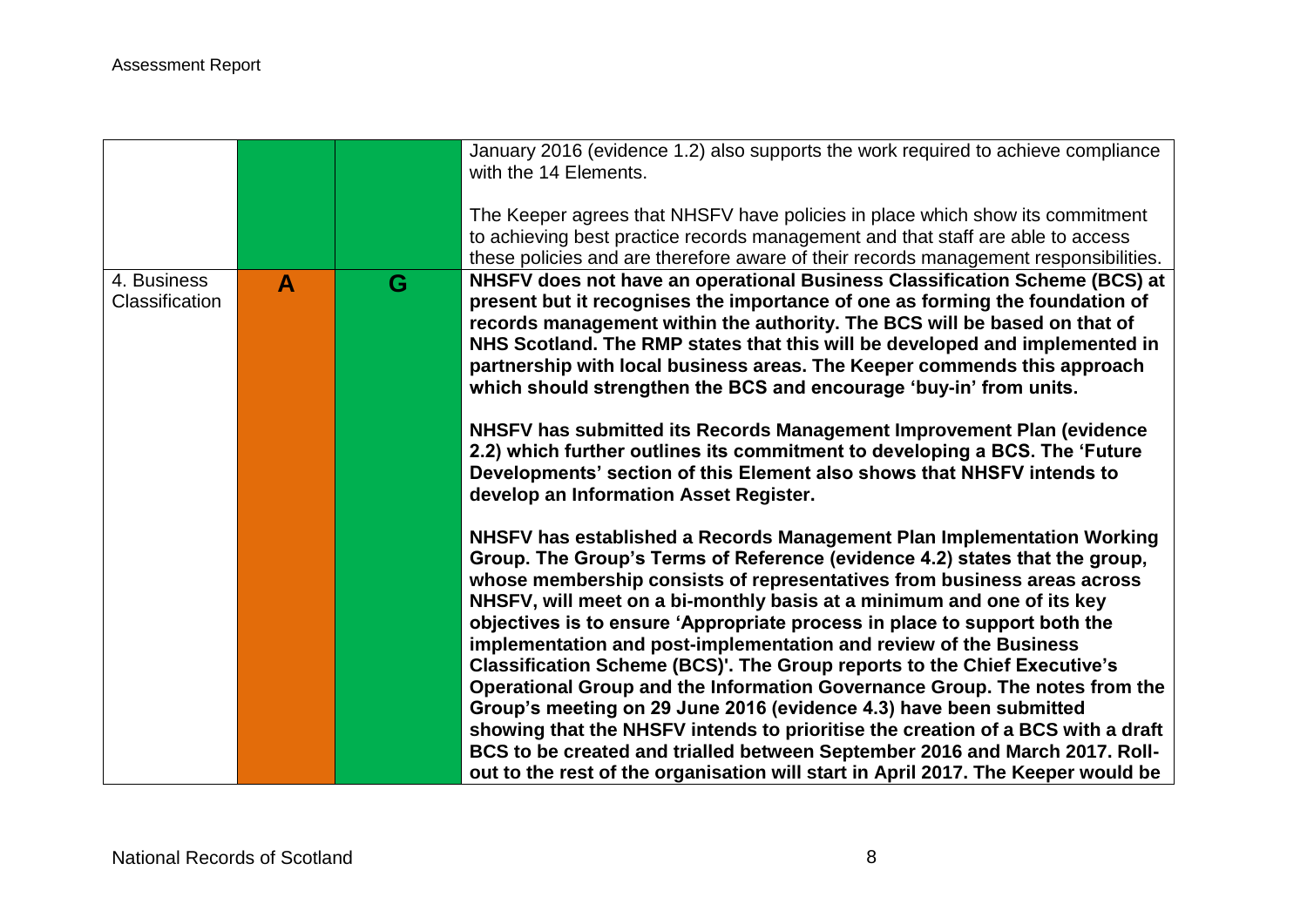|                          |              |   | interested to know the results of the pilot and thereafter the plans to roll this<br>out to the rest of the organisation.<br>Also submitted as evidence is a High Level Implementation Plan for actions<br>up to December 2017 (evidence 4.4). This is supported by an Implementation<br>Schedule up to December 2016 (evidence 4.5), showing the actions that need<br>to be taken, who they are assigned to and the timescales involved. The Keeper<br>commends this as an effective way of tracking progress on specific areas of<br>work. A workflow showing the Governance Structure (evidence 4.6) has also<br>been submitted.<br>The Keeper can agree this Element on an 'improvement model' basis. This<br>means that the authority has identified a gap in provision (lack of an<br>operational BCS) and has evidenced a commitment to closing the gap. This<br>agreement is conditional on the basis that the Keeper is kept informed of the<br>project's progress. |
|--------------------------|--------------|---|------------------------------------------------------------------------------------------------------------------------------------------------------------------------------------------------------------------------------------------------------------------------------------------------------------------------------------------------------------------------------------------------------------------------------------------------------------------------------------------------------------------------------------------------------------------------------------------------------------------------------------------------------------------------------------------------------------------------------------------------------------------------------------------------------------------------------------------------------------------------------------------------------------------------------------------------------------------------------|
| 5. Retention<br>schedule | $\mathbf{A}$ | G | NHSFV uses the retention schedules included in the Scottish Government Records<br>Management: NHS Code of Practice (Scotland) 2012 version 2.1 (evidence 5.1) as<br>the basis for deciding the retention and disposal actions for the records it creates<br>and manages. This document provides records management guidance to NHS<br>bodies and the Annexes provided detailed retention schedules for both Health and<br>Corporate records.                                                                                                                                                                                                                                                                                                                                                                                                                                                                                                                                 |
|                          |              |   | The Health and Corporate Records Management Policies are based on the Code of<br>Practice. Also submitted is the Financial Operating Procedures, FOP 13 Records<br>Management, version 2.1 dated 7 July 2016 (evidence 5.4) which sets out the<br>records management principles which staff are expected to follow and outlines the<br>legislative and regulatory background. This is available to staff on NHSFV's intranet<br>(evidence 5.8).                                                                                                                                                                                                                                                                                                                                                                                                                                                                                                                              |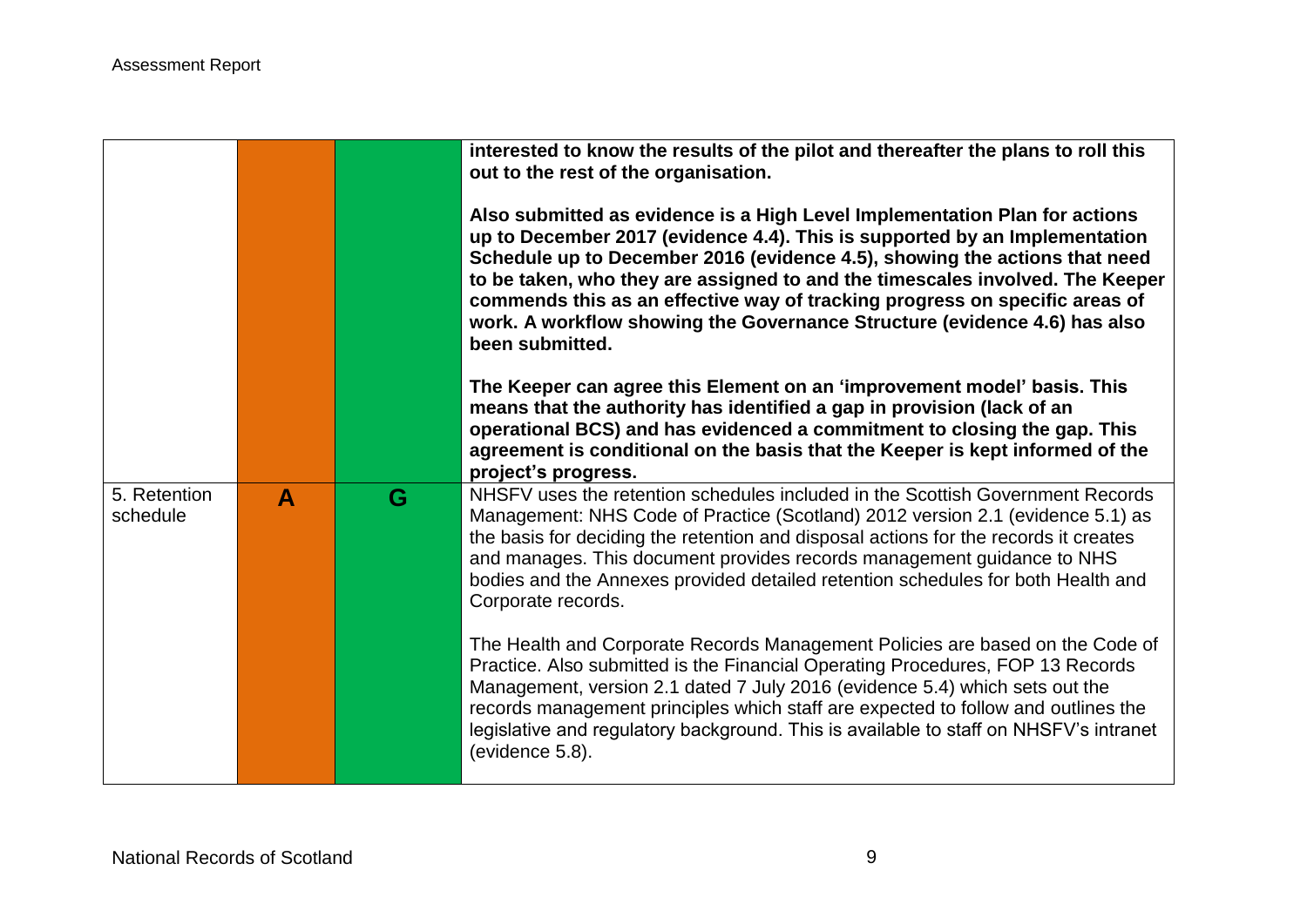|                                |                  |   | The 'Latest Developments' section of this Element states that retention<br>schedules and associated procedures will be developed on a Departmental or<br>Directorate basis and that procedures will be created for managing records<br>selected for permanent preservation. One of the key objectives included in the<br>Terms of Reference of NHSFV's RMP Implementation Working Group<br>(evidence 4.2) is to ensure that 'Appropriate mechanisms are in place to<br>ensure that NHS Forth Valley records are retained for a minimum period of<br>time for legal, operational, research and safety reasons and are appropriately<br>disposed once no longer required.' The RMP Implementation Plan (High Level)<br>(evidence 4.4) indicates that work to implement retention schedules and<br>procedures in each Directorate will commence in November 2016. The Keeper<br>requests that he is kept informed of the progress of this project.<br>Objective 4.1 of the Records Management Improvement Plan (evidence 2.2)<br>states that NHSFV is committed to ensuring that Directorate corporate records<br>are identified and included in its Document Storage, Retention and Disposal<br>Policy. The Keeper requests sight of this Policy once it has been finalised and<br>approved.<br>The Keeper can agree this Element on an 'improvement model' basis. This<br>means that the authority has identified an area for improvement (lack of<br>organisation wide retention schedules and identifying records to be selected<br>for permanent preservation) and has provided evidence showing a<br>commitment to closing the gap in provision. As part of this agreement, the<br>Keeper will need to be kept informed of progress in this area. |
|--------------------------------|------------------|---|------------------------------------------------------------------------------------------------------------------------------------------------------------------------------------------------------------------------------------------------------------------------------------------------------------------------------------------------------------------------------------------------------------------------------------------------------------------------------------------------------------------------------------------------------------------------------------------------------------------------------------------------------------------------------------------------------------------------------------------------------------------------------------------------------------------------------------------------------------------------------------------------------------------------------------------------------------------------------------------------------------------------------------------------------------------------------------------------------------------------------------------------------------------------------------------------------------------------------------------------------------------------------------------------------------------------------------------------------------------------------------------------------------------------------------------------------------------------------------------------------------------------------------------------------------------------------------------------------------------------------------------------------------------------------------------------------------------------------------------------------|
| 6. Destruction<br>Arrangements | $\blacktriangle$ | A | The RMP states that NHSFV uses the guidance on the disposal of records in the<br>Scottish Government Records Management: NHS Code of Practice (Scotland) 2012                                                                                                                                                                                                                                                                                                                                                                                                                                                                                                                                                                                                                                                                                                                                                                                                                                                                                                                                                                                                                                                                                                                                                                                                                                                                                                                                                                                                                                                                                                                                                                                        |
| Compulsory                     |                  |   | version 2.1 (pages 25-27) (evidence 5.1) as the basis for its procedures.                                                                                                                                                                                                                                                                                                                                                                                                                                                                                                                                                                                                                                                                                                                                                                                                                                                                                                                                                                                                                                                                                                                                                                                                                                                                                                                                                                                                                                                                                                                                                                                                                                                                            |
| element                        |                  |   | Paper                                                                                                                                                                                                                                                                                                                                                                                                                                                                                                                                                                                                                                                                                                                                                                                                                                                                                                                                                                                                                                                                                                                                                                                                                                                                                                                                                                                                                                                                                                                                                                                                                                                                                                                                                |
|                                |                  |   |                                                                                                                                                                                                                                                                                                                                                                                                                                                                                                                                                                                                                                                                                                                                                                                                                                                                                                                                                                                                                                                                                                                                                                                                                                                                                                                                                                                                                                                                                                                                                                                                                                                                                                                                                      |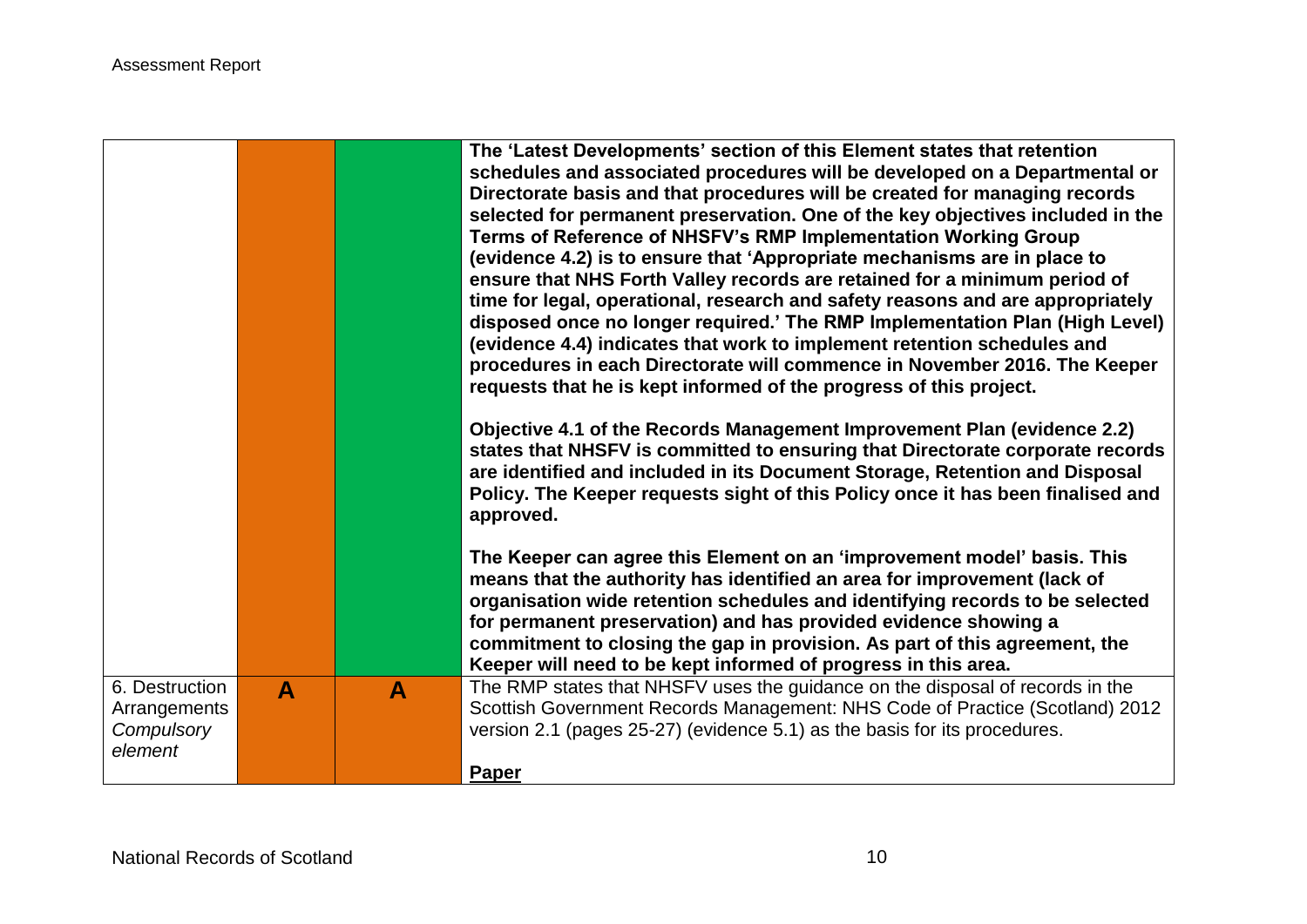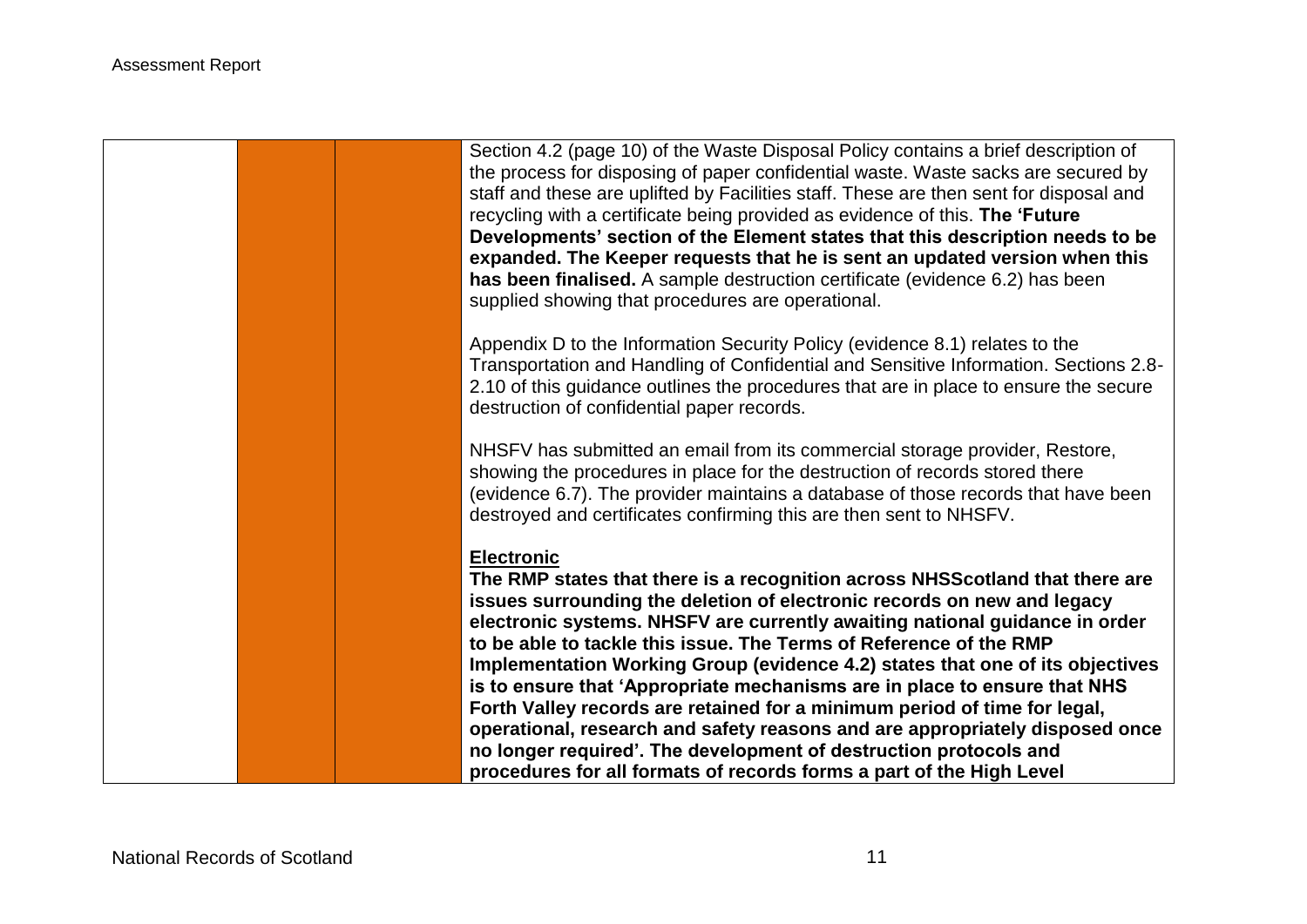**Implementation Plan (evidence 4.4). The Keeper requests sight of these once completed.**

#### **Hardware**

NHSFV has submitted its Destruction of ICT Equipment Policy (evidence 6.3) which explains the processes in place for ensuring the secure destruction of obsolete hardware. It lists the various types of devices that are used and the measures in place to remove any records or data from these media. The Policy also mentions the necessity of employing a contractor and the required standards. NHSFV have submitted a destruction certificate from a commercial provider showing that the procedures for the destruction of obsolete hardware are operational (evidence 6.5). NHSFV also maintain a spreadsheet of destroyed hardware (evidence 6.6). A signed certificate confirming the handover of hardware for destruction to the contractor has been provided (evidence 6.8). A serial number report also shows the ultimate destruction of different types of hardware (evidence 6.16).

### **Back-ups**

NHSFV has supplied two back-up strategy documents (evidence 6.13 and 6.14) which detail the retention periods for back-ups. Daily back-ups are kept for a period of two weeks, and weekly and full monthly back-ups are retained for 12 months.

### **Emails**

The RMP states that NHSFV is currently in the process of reviewing the retention arrangements for emails. The Keeper would be interested in hearing about the results of this review.

**The Keeper can agree this Element on an 'improvement model' basis. This means that the authority has identified a gap in provision (destruction of electronic records) and has identified how it intends to close the gap. As part of this agreement the Keeper will need to be kept informed of the progress of**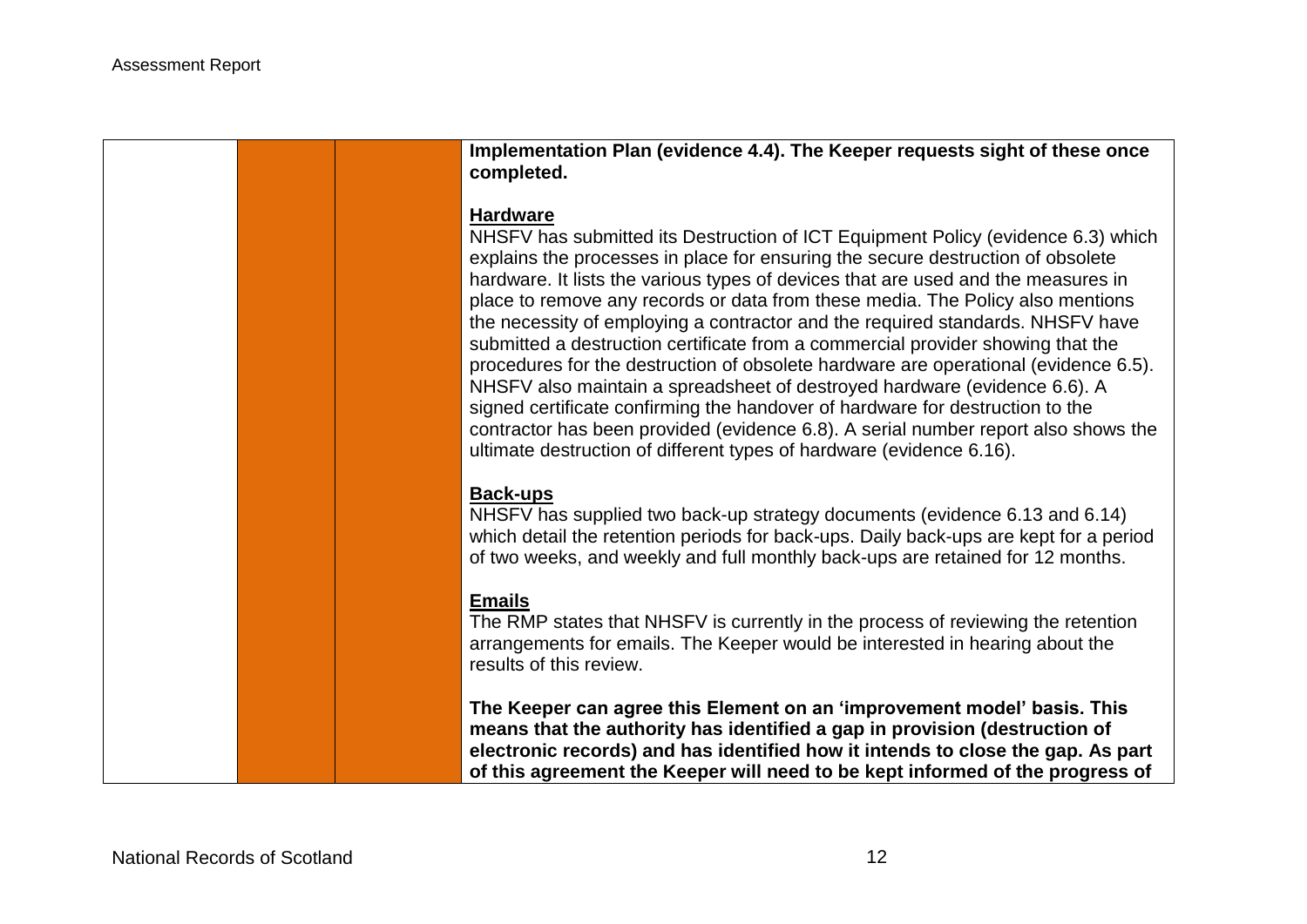|                              |                  |                  | work to close this gap.                                                                                                                                                                                                                                                                                                                                                                                                                                                                                                                                                                                                                                                                                                                                                                                                                                                                                                                                                                                                                                                                                                                                                                |
|------------------------------|------------------|------------------|----------------------------------------------------------------------------------------------------------------------------------------------------------------------------------------------------------------------------------------------------------------------------------------------------------------------------------------------------------------------------------------------------------------------------------------------------------------------------------------------------------------------------------------------------------------------------------------------------------------------------------------------------------------------------------------------------------------------------------------------------------------------------------------------------------------------------------------------------------------------------------------------------------------------------------------------------------------------------------------------------------------------------------------------------------------------------------------------------------------------------------------------------------------------------------------|
| 7. Archiving<br>and Transfer | $\blacktriangle$ | $\blacktriangle$ | The RMP states that records selected for permanent preservation are transferred to<br>University of Stirling Archives. The Keeper considers the University of Stirling                                                                                                                                                                                                                                                                                                                                                                                                                                                                                                                                                                                                                                                                                                                                                                                                                                                                                                                                                                                                                 |
| Compulsory                   |                  |                  | Archives to be an appropriate place of deposit for records.                                                                                                                                                                                                                                                                                                                                                                                                                                                                                                                                                                                                                                                                                                                                                                                                                                                                                                                                                                                                                                                                                                                            |
| element                      |                  |                  |                                                                                                                                                                                                                                                                                                                                                                                                                                                                                                                                                                                                                                                                                                                                                                                                                                                                                                                                                                                                                                                                                                                                                                                        |
|                              |                  |                  | Evidence of this arrangement has been provided in the form of a document titled<br>Archiving Arrangements with Stirling University (evidence 7.1). This shows that a<br>transfer of historical records from the Forth Valley area to the University of Stirling<br>Archive took place in April 2012 and is signed by the University Archivist. This<br>document is accompanied by a list of records received by the University Archive<br>(evidence 7.2).                                                                                                                                                                                                                                                                                                                                                                                                                                                                                                                                                                                                                                                                                                                              |
|                              |                  |                  | NHSFV has submitted a Data Processing Agreement between NHSFV and<br>University of Stirling Archives (evidence 7.9). This Agreement relates to the<br>processing of data included in a transfer of historical records from various<br>hospitals in the NHSFV area to the Archive in 2012. The Keeper commends<br>this approach to historical records of national significance, however he will<br>need to see evidence of an agreement between NHSFV and an archive service<br>which shows a commitment to transfer records selected for permanent<br>preservation to a suitable archive on an on-going basis rather than a one-off<br>transfer similar to that which took place in 2012. The High Level<br>Implementation Plan (evidence 4.4) states that one of the objectives is to<br>develop a procedure for archiving and transfer of records and an arrangement<br>with an appropriate archive by the end of September 2016. The Keeper<br>requests that he is sent evidence of this once completed. Also submitted as<br>evidence under this Element are arrangements with commercial storage firms<br>(evidence 5.11 and 6.15). The Keeper does not consider the provision of |
|                              |                  |                  | storage space to equate to archiving as the commercial providers do not<br>provide access to records for researchers or conservation treatment where                                                                                                                                                                                                                                                                                                                                                                                                                                                                                                                                                                                                                                                                                                                                                                                                                                                                                                                                                                                                                                   |
|                              |                  |                  | required.                                                                                                                                                                                                                                                                                                                                                                                                                                                                                                                                                                                                                                                                                                                                                                                                                                                                                                                                                                                                                                                                                                                                                                              |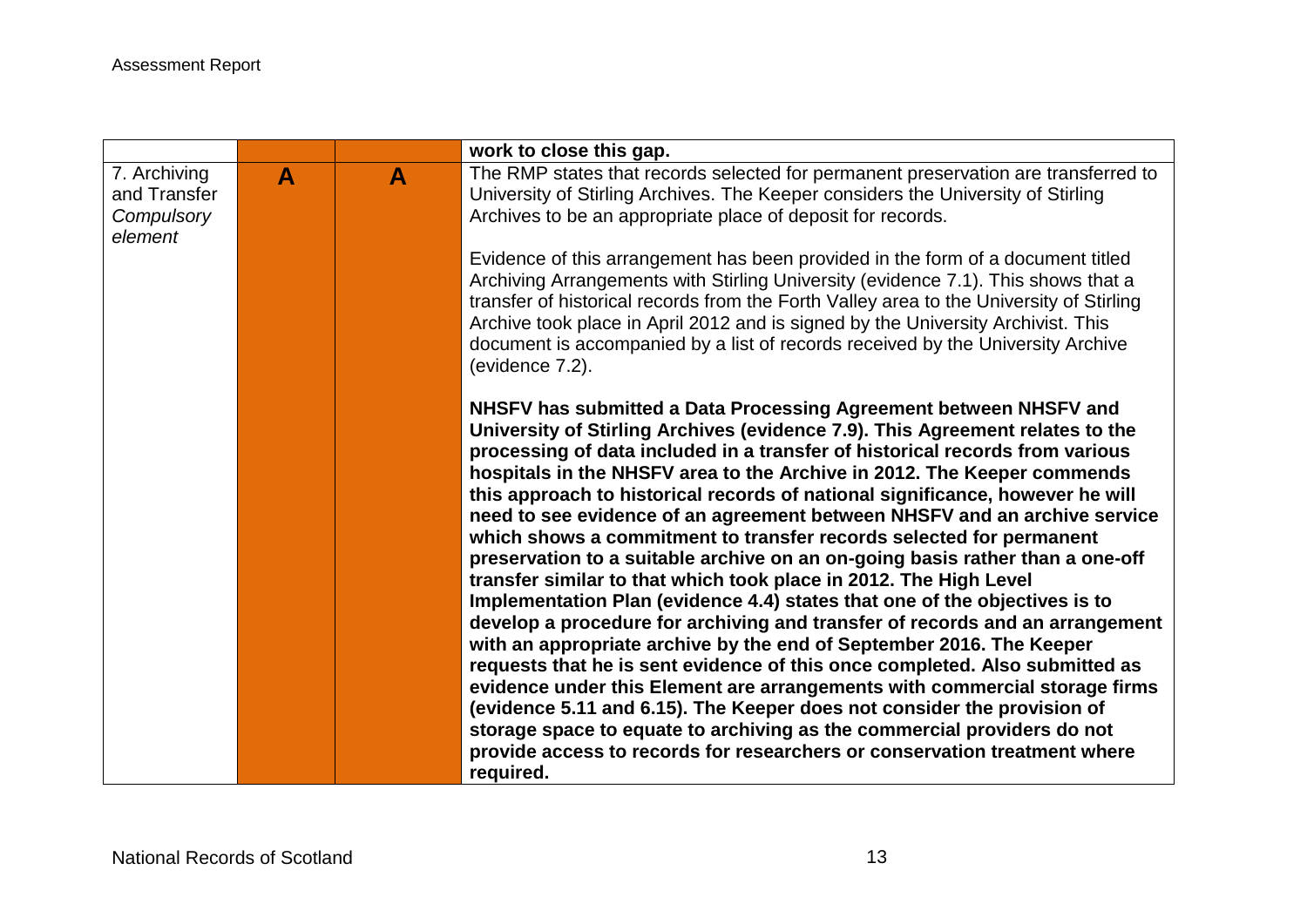and the company's company's company's company's company's company's company's company's company's company's company's

|                                                     |   |   | The Keeper can agree this Element on an 'Improvement Model' basis as<br>NHSFV has identified University of Stirling Archives as its place of deposit<br>and has previously deposited historical records there, albeit as a one-off<br>transfer. Both bodies have entered into a Data Processing Agreement<br>regarding this transfer which took place in 2012. The Keeper commends this<br>consideration of historical records but does not consider this to be evidence<br>of a longer-term agreement between NHSFV and University of Stirling<br>Archives for the permanent preservation of records identified in NHSFV's<br>retention schedules. The Keeper will need to see evidence of such an<br>agreement showing that the Archive has indicated that it is happy to take<br>archival records from NHSFV at the appropriate time on an on-going basis.<br>The Keeper therefore requests that NHSFV begins negotiations with<br>University of Stirling Archives as soon as practicably possible regarding the<br>development of such an agreement. The Keeper will expect to receive a copy<br>of this agreement by the end of February 2017. Should this not be forthcoming<br>the Keeper may re-consider his agreement of this Element and as archiving is<br>specifically mentioned in the Public Records (Scotland) Act 2011 he may re-<br>consider his agreement of the RMP. |
|-----------------------------------------------------|---|---|-----------------------------------------------------------------------------------------------------------------------------------------------------------------------------------------------------------------------------------------------------------------------------------------------------------------------------------------------------------------------------------------------------------------------------------------------------------------------------------------------------------------------------------------------------------------------------------------------------------------------------------------------------------------------------------------------------------------------------------------------------------------------------------------------------------------------------------------------------------------------------------------------------------------------------------------------------------------------------------------------------------------------------------------------------------------------------------------------------------------------------------------------------------------------------------------------------------------------------------------------------------------------------------------------------------------------------------------------------------------------------------------|
| 8. Information<br>Security<br>Compulsory<br>element | G | G | NHSFV has submitted its Information Security Policy, version 5.09 (evidence 8.1). It<br>was due for review in March 2016, when the RMP is undergoing assessment. The<br>Keeper would appreciate being sent an updated version of the Policy once it has<br>been approved so that he can keep this submission up-to-date. This Policy sets out<br>NHSFV's approach to information security, defining the scope and responsibilities of<br>staff.<br>Appendix B of the Policy details how access to NHSFV systems is controlled. It<br>contains information on password management, the use of mobile devices and the<br>responsibility of staff for conforming to relevant legislation, codes of practice and<br>also templates of the forms staff have to complete to access systems.                                                                                                                                                                                                                                                                                                                                                                                                                                                                                                                                                                                                   |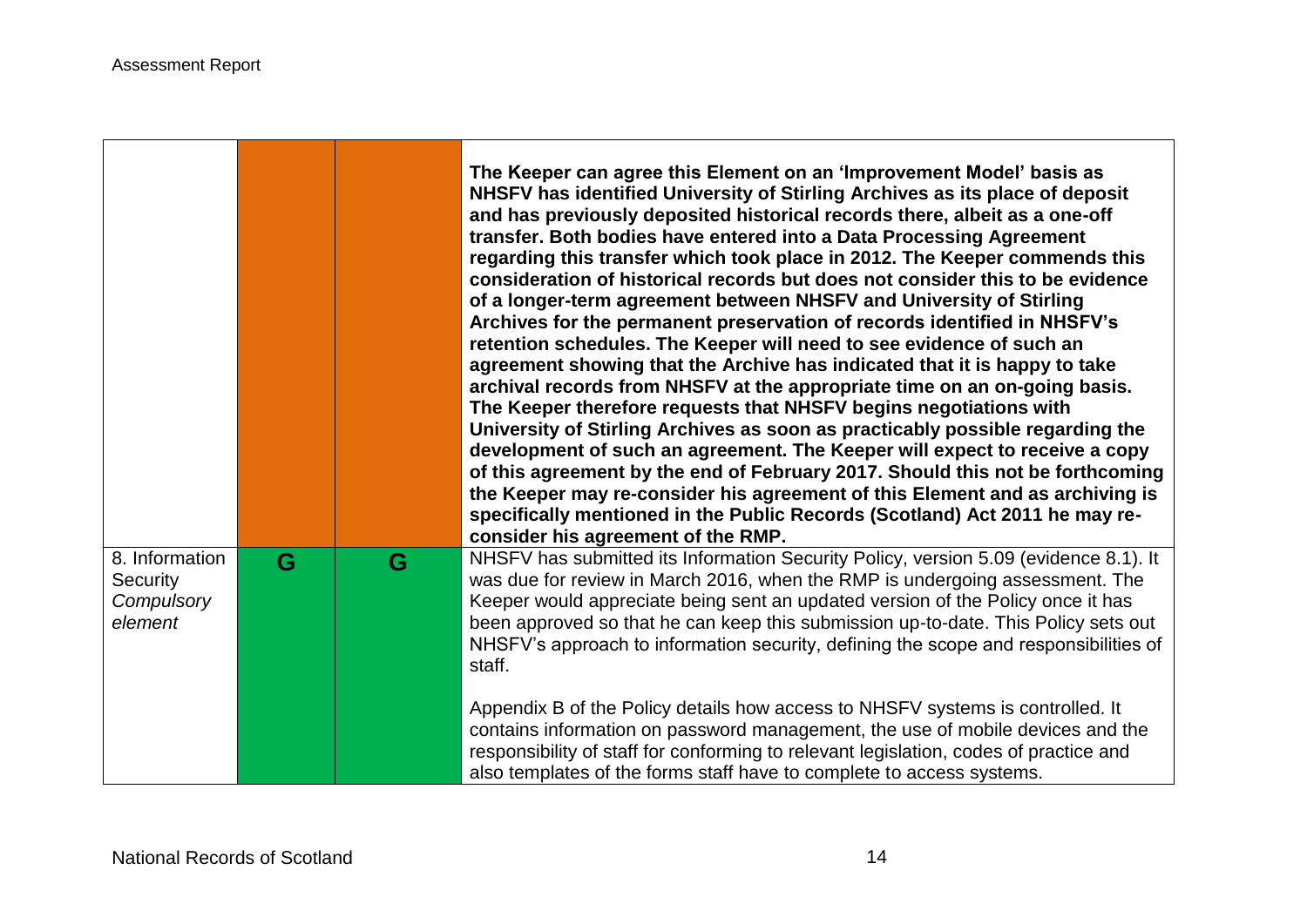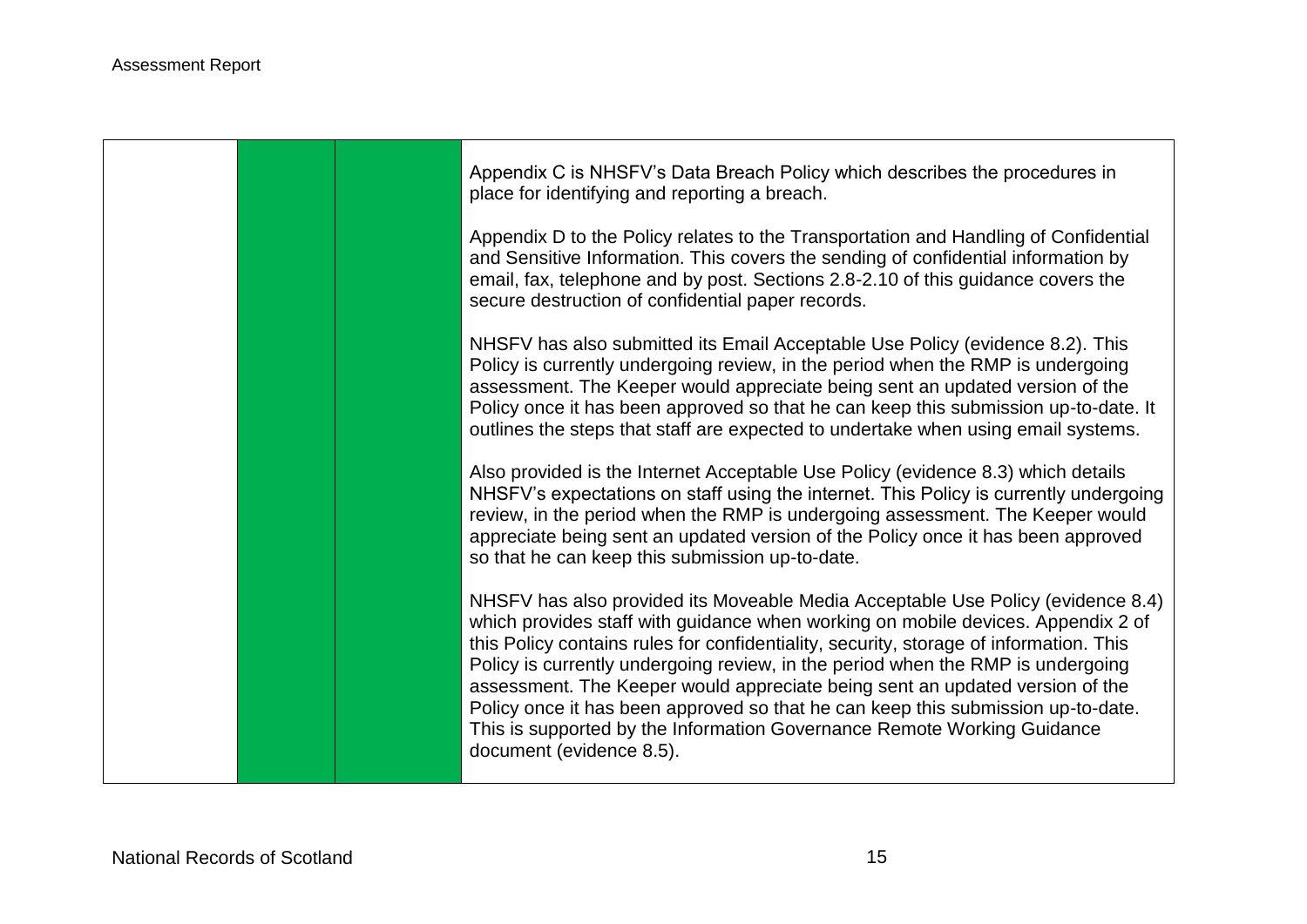|                       |   |   | Also submitted is the ICT Information Security Incident Reporting Procedure,<br>version 1.1, July 2016 (evidence 8.6), which covers the identification and reporting<br>of security incidents.                                                                                                                                                                                                                                                                           |
|-----------------------|---|---|--------------------------------------------------------------------------------------------------------------------------------------------------------------------------------------------------------------------------------------------------------------------------------------------------------------------------------------------------------------------------------------------------------------------------------------------------------------------------|
|                       |   |   | NHSFV has also submitted its ICT Infrastructure Security Policy (evidence 8.7)<br>which also governs the access required by third parties to NHSFV systems.                                                                                                                                                                                                                                                                                                              |
|                       |   |   | A screenshot has been supplied (evidence 8.8) of the mandatory learning that new<br>staff have to undertake, which includes Data Protection and Safe Information<br>Handling.                                                                                                                                                                                                                                                                                            |
|                       |   |   | Also submitted is a list of Information Governance training dates for NHSFV staff<br>(evidence 8.9). The Keeper commends this commitment to staff training and would<br>be interested to know what format this training takes and, if possible, see a sample<br>of it.                                                                                                                                                                                                   |
|                       |   |   | NHSFV have submitted a screenshot showing the location of these policies on the<br>intranet (evidence 8.11). Also submitted as evidence is a sample showing the<br>Learnpro system which shows the training available to staff (evidence 8.10). This<br>contains a section on Information Governance containing modules on Data<br>Protection, Safe Information Handling and Information Handling in Practice. The<br>Keeper commends this commitment to staff training. |
|                       |   |   | The Keeper agrees that NHSFV has robust procedures in place to protect the<br>information it creates and manages and that staff are provided with access to<br>appropriate training.                                                                                                                                                                                                                                                                                     |
| 9. Data<br>Protection | G | G | NHSFV have submitted their Data Protection and Confidentiality Policy (evidence<br>9.1). This is version 5.08 and is due for review in October 2018. This Policy sets out<br>the organisational approach to Data Protection and outlines the roles and<br>responsibilities for complying with the Policy. It also contains a number of                                                                                                                                   |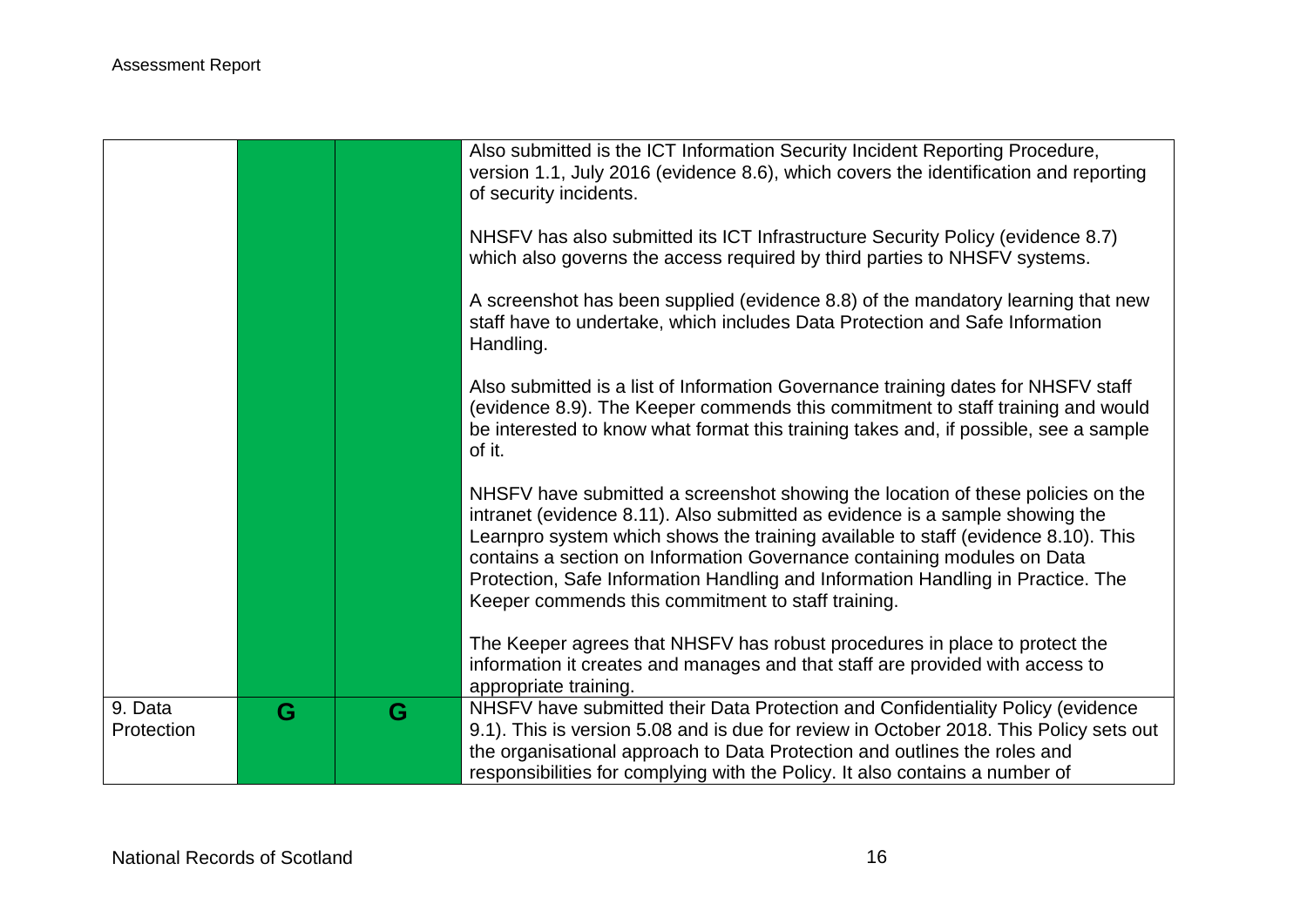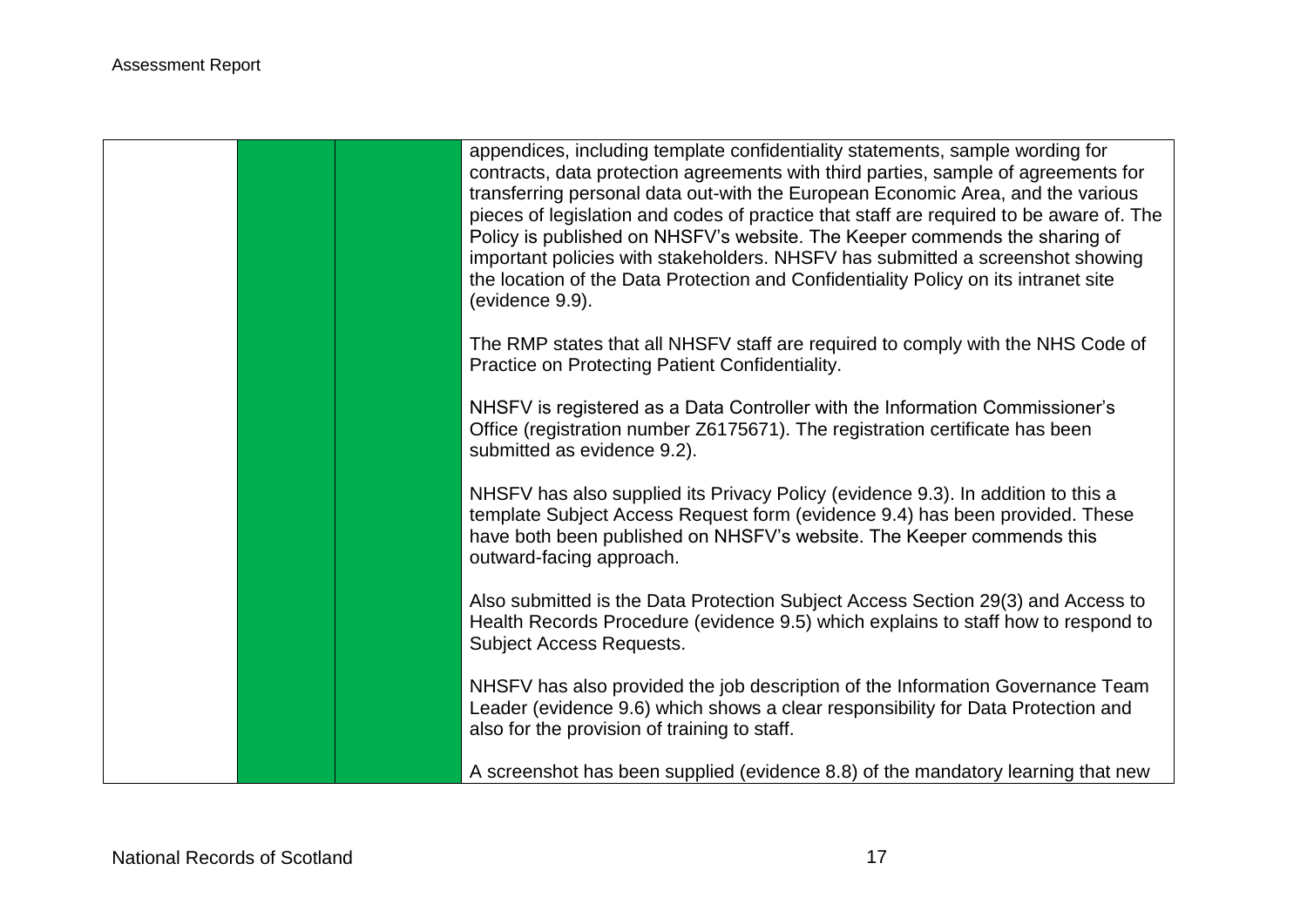|                                                           |   |   | staff have to undertake, which includes Data Protection. Also submitted is a list of<br>Information Governance training dates for NHSFV staff (evidence 8.9). NHSFV has<br>submitted as evidence a sample showing the Learnpro system which shows the<br>training available to staff (evidence 8.10). This includes a section on Information<br>Governance containing modules on Data Protection, Safe Information Handling and<br>Information Handling in Practice. The Keeper commends this commitment to staff<br>training.                                                                                                                                                                                                                                                                                                                                                                                                                                                                                |
|-----------------------------------------------------------|---|---|---------------------------------------------------------------------------------------------------------------------------------------------------------------------------------------------------------------------------------------------------------------------------------------------------------------------------------------------------------------------------------------------------------------------------------------------------------------------------------------------------------------------------------------------------------------------------------------------------------------------------------------------------------------------------------------------------------------------------------------------------------------------------------------------------------------------------------------------------------------------------------------------------------------------------------------------------------------------------------------------------------------|
|                                                           |   |   | There are leaflets for patients regarding what their information is used for available<br>in hospitals and also published on the website.                                                                                                                                                                                                                                                                                                                                                                                                                                                                                                                                                                                                                                                                                                                                                                                                                                                                     |
|                                                           |   |   | The Keeper agrees that NHSFV is aware of its responsibilities under the Data<br>Protection Act 1998, has procedures in place to protect personal information and is<br>committed to providing staff with appropriate training.                                                                                                                                                                                                                                                                                                                                                                                                                                                                                                                                                                                                                                                                                                                                                                                |
| 10. Business<br>Continuity<br>and Vital<br><b>Records</b> | G | G | The RMP states that NHSFV has corporate, departmental and site specific business<br>continuity plans. A sample business continuity plan for the Headquarters at<br>Carseview House has been submitted as evidence 10.1. This sets out the<br>procedures for identifying and reporting an incident that is likely to cause disruption<br>to NHSFV's normal business. Section 3.8 of Appendix 1 to this document refers to<br>paper vital records. NHSFV has supplied an extract from the high level Major<br>Emergency Plan showing the procedures in place for ensuring Healthcare<br>Continuity (evidence 10.2). Also supplied is a sample of the site-specific continuity<br>plans (evidence 10.3) and the Continuity Plan for the ICT/eHealth Department<br>(evidence 10.4). NHSFV also have in place a Major Infrastructure Failure Response<br>Plan (evidence 10.5). These Plans are available on NHSFV's intranet and a<br>screenshot (evidence 10.6) has been submitted showing the location of these. |
|                                                           |   |   | The RMP also states that all records and data that is held and managed on NHSFV<br>systems are regularly backed up and procedures are in place to retrieve these when<br>required. NHSFV has provided details of its back-up procedures and the periods for                                                                                                                                                                                                                                                                                                                                                                                                                                                                                                                                                                                                                                                                                                                                                   |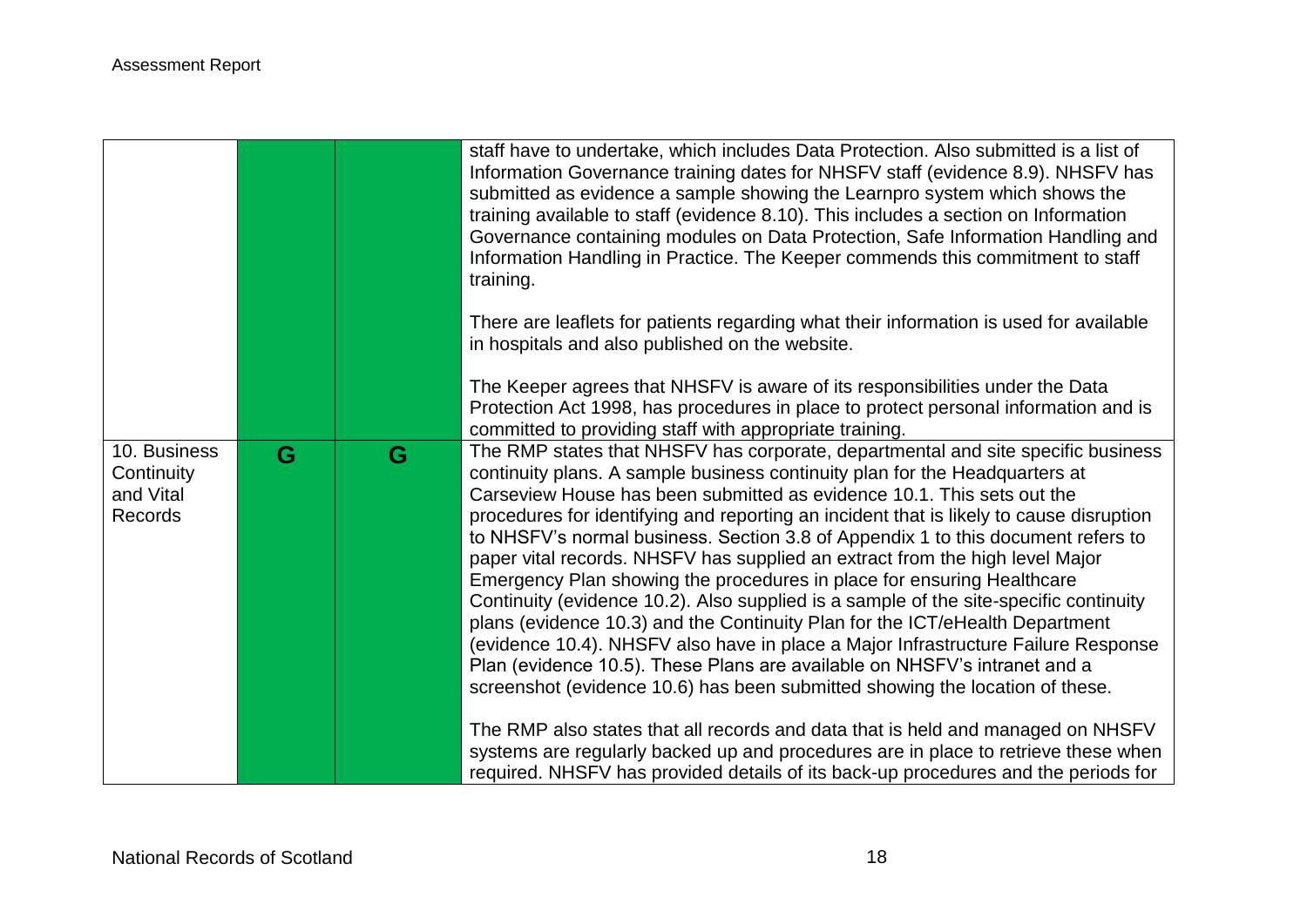|                 |                  |   | which these back-ups are retained prior to destruction/overwriting (evidence 6.13<br>and 6.14).<br>The 'Future Developments' section of this Element states that NHSFV will develop<br>business continuity plans specifically for records in each department/directorate.<br>The Keeper would be interested to see a sample of one of these once they have<br>been implemented.<br>The Keeper agrees that procedures are in place for NHSFV to be able to resume its<br>business in the event of a disaster and that consideration has been given to vital<br>records.                          |
|-----------------|------------------|---|-------------------------------------------------------------------------------------------------------------------------------------------------------------------------------------------------------------------------------------------------------------------------------------------------------------------------------------------------------------------------------------------------------------------------------------------------------------------------------------------------------------------------------------------------------------------------------------------------|
| 11. Audit trail | $\blacktriangle$ | G | NHSFV has submitted a document entitled Principles of Audit Trails (evidence 11.1)<br>which aims to provide a baseline standard of audit trail provision for IT systems. This<br>will allow NHSFV to assess the levels of functionality in the different systems they<br>use, to identify security breaches, and also to define the specifications for new<br>systems. Also supplied as evidence is a checklist for Project Managers for all new<br>NHSFV systems and projects (evidence 11.8). This considers issues around the<br>ability to obtain audit trail information from new systems. |
|                 |                  |   | Also submitted is a screenshot of the Topas Case Tracking System (evidence 11.2).<br>This system is used to to track both paper and electronic records. A user guide for<br>the Topas system has been supplied (evidence 11.4). Paper records are stored in<br>locked cabinets or in locked rooms with restricted access. Movement of paper<br>records containing personal or sensitive information is tracked either manually or<br>electronically.                                                                                                                                            |
|                 |                  |   | All major documents, policies and procedures are subject to version control<br>and must be dated with review dates assigned to them. The RMP High Level<br>Implementation Plan (evidence 4.4) indicates that NHSFV will create and<br>implement audit trail functionality in each Directorate by the end of November                                                                                                                                                                                                                                                                            |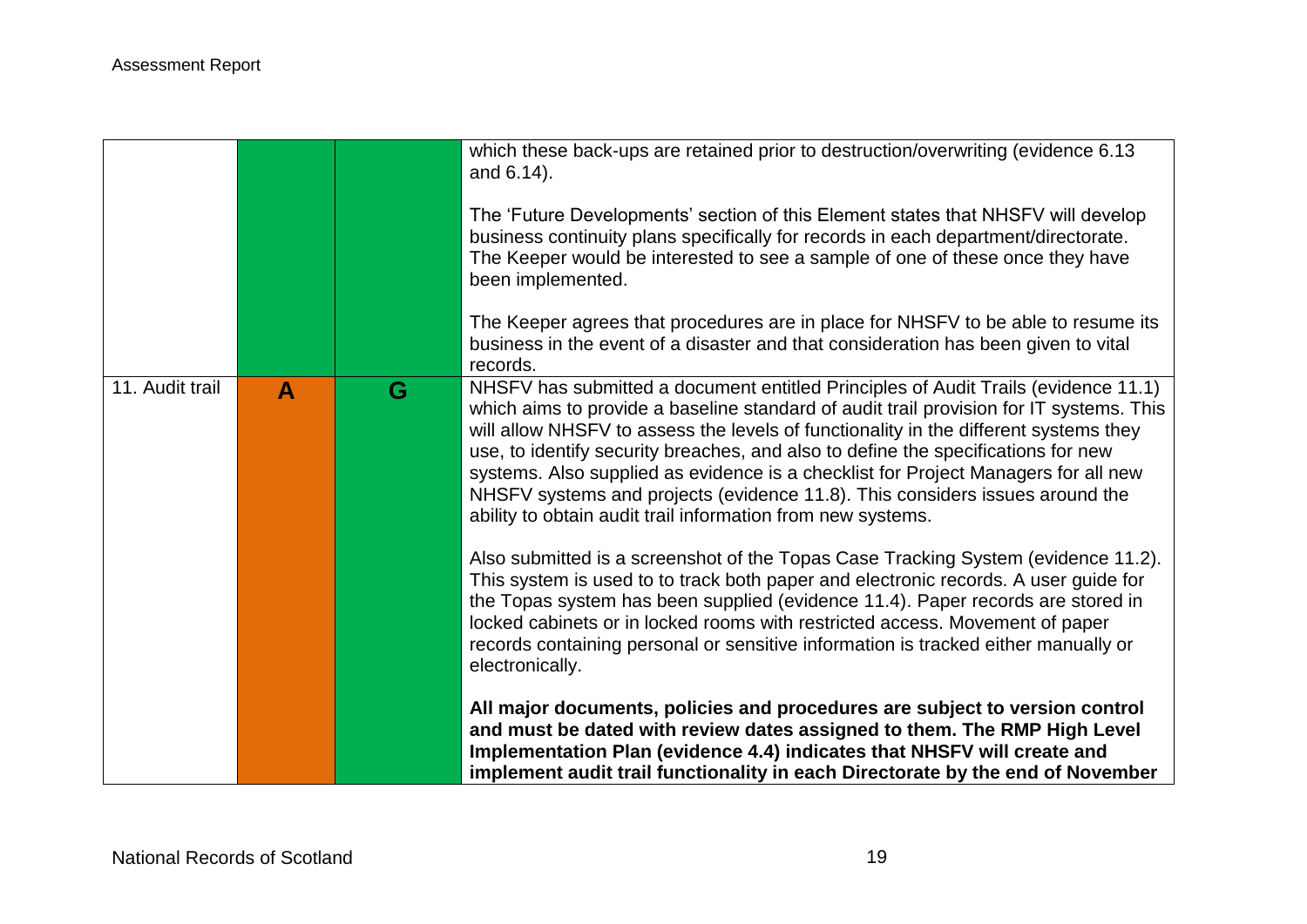|             |                  |   | 2016. Similarly, Objective 7.1 of the RM Improvement Plan (evidence 2.2)<br>states that NHSFV will roll out document version control procedures across<br>the organisation. Objective 7.2 shows a commitment to provide procedural<br>guidance and audit trail information for records that contain personal<br>information. Objective 7.3 evidences a commitment to monitor and review the<br>audit trail logs. The Keeper requests that he is kept informed of the progress<br>of this project.                                                                                                                                  |
|-------------|------------------|---|------------------------------------------------------------------------------------------------------------------------------------------------------------------------------------------------------------------------------------------------------------------------------------------------------------------------------------------------------------------------------------------------------------------------------------------------------------------------------------------------------------------------------------------------------------------------------------------------------------------------------------|
|             |                  |   | NHSFV uses the Fairwarning system which audits clinical system logs to potential<br>breaches. A monitoring report for the first quarter of 2016 has been provided<br>(evidence 11.6) as well as a screenshot informing staff about the system (evidence<br>11.7). The 'Future Developments' section of the Element states that NHSFV are<br>currently considering the use of the Covalent Performance Management System<br>which has document management functionality and could be used to provide audit<br>trail information which would assist with the timely assessment and review of key<br>policy and procedural documents. |
|             |                  |   | The Keeper is able to agree this Element on an 'improvement model' basis.<br>This means that NHSFV has identified a gap in provision (the lack of<br>organisation-wide audit trail provision) and has provided the Keeper with<br>evidence on how it intends to close the gap. As part of this agreement the<br>Keeper will need to be kept informed of progress.                                                                                                                                                                                                                                                                  |
| 12.         | $\blacktriangle$ | G | NHSFV has submitted a link to the NHS Scotland Information Governance                                                                                                                                                                                                                                                                                                                                                                                                                                                                                                                                                              |
| Competency  |                  |   | Competency Framework (evidence 12.1) which sets out the competencies that                                                                                                                                                                                                                                                                                                                                                                                                                                                                                                                                                          |
| Framework   |                  |   | should appear in staff objectives depending on their role. NHSFV intends to                                                                                                                                                                                                                                                                                                                                                                                                                                                                                                                                                        |
| for records |                  |   | tailor these to fit their own requirements. The High Level Implementation Plan                                                                                                                                                                                                                                                                                                                                                                                                                                                                                                                                                     |
| management  |                  |   | for actions up to December 2017 (evidence 4.4) shows that the identification of                                                                                                                                                                                                                                                                                                                                                                                                                                                                                                                                                    |
| staff       |                  |   | key competencies relating to records management and the inclusion of these                                                                                                                                                                                                                                                                                                                                                                                                                                                                                                                                                         |
|             |                  |   | into job descriptions is one of the objectives identified. The target date for the                                                                                                                                                                                                                                                                                                                                                                                                                                                                                                                                                 |
|             |                  |   | completion of this is December 2016. The Keeper requests that he is sent the                                                                                                                                                                                                                                                                                                                                                                                                                                                                                                                                                       |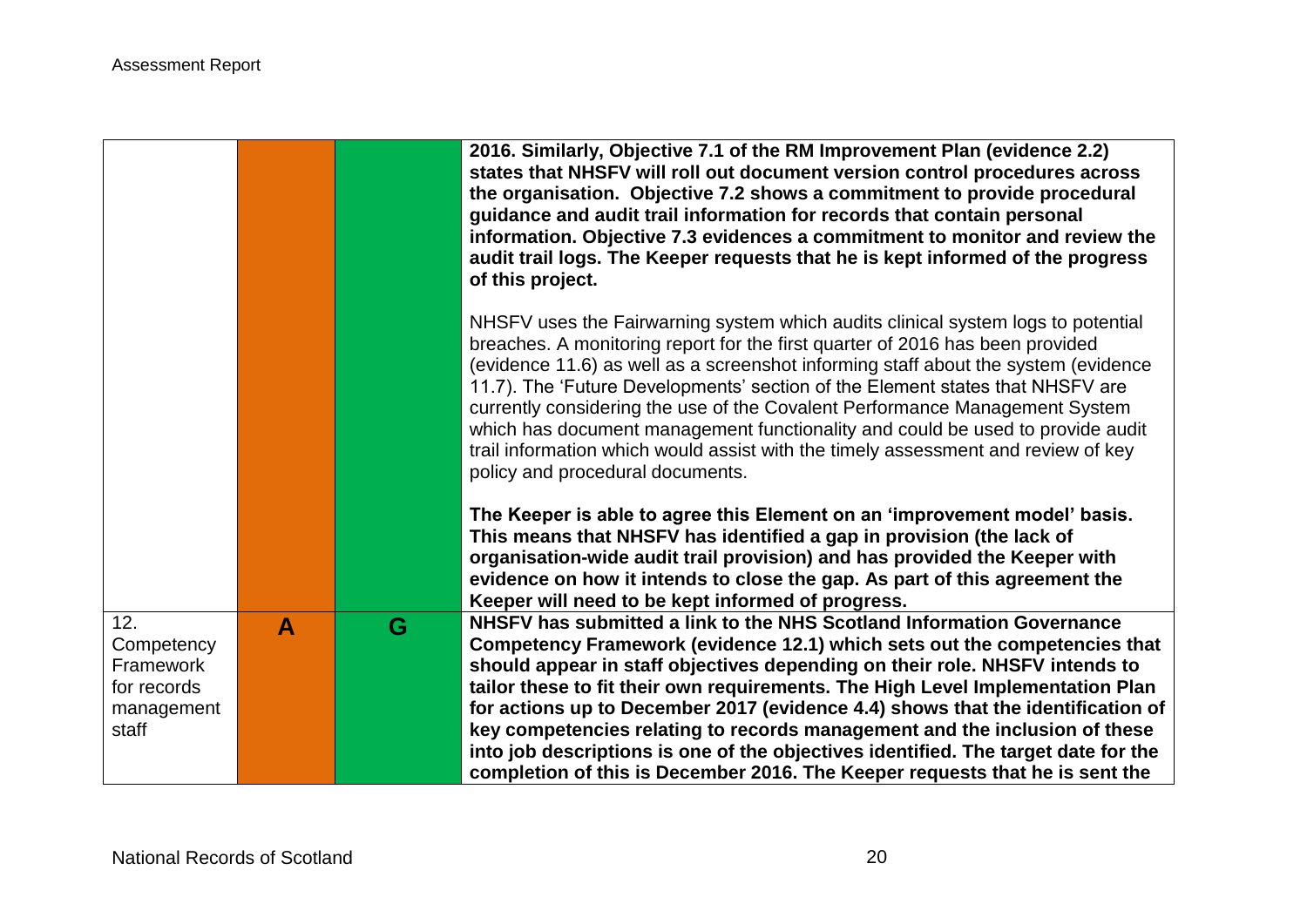|                                 |   |   | job descriptions of the individuals identified in Element 2 once these have<br>been finalised.                                                                                                                                                                                                                                                                                                                                                                                                                                                                                                                 |
|---------------------------------|---|---|----------------------------------------------------------------------------------------------------------------------------------------------------------------------------------------------------------------------------------------------------------------------------------------------------------------------------------------------------------------------------------------------------------------------------------------------------------------------------------------------------------------------------------------------------------------------------------------------------------------|
|                                 |   |   | The RMP also states HNSFV's commitment to providing training staff on their<br>induction to the organisation. They are required to complete online training on<br>information governance and information security. A screenshot of this training has<br>been provided to the Keeper (evidence 8.8). The 'Future Developments' section of<br>this Element states the commitment to developing similar training in records<br>management to staff in all departments/Directorates. The Keeper commends this<br>commitment to providing staff with the skills required to fulfil their responsibilities.          |
|                                 |   |   | The Keeper is able to agree this Element on an 'improvement model' basis.<br>This means that the authority has identified a gap in provision (the inclusion<br>of records management competencies into the job descriptions of relevant<br>staff and the rolling out of records management training) and has committed<br>to closing this gap. As part of this agreement, the Keeper requests that he is<br>kept informed of progress in this area.                                                                                                                                                            |
| 13.<br>Assessment<br>and Review | A | G | The RMP states that the Head of Performance and Governance and the Head of<br>Information Governance (see Element 2) are responsible for reviewing the RMP on<br>a regular basis and reporting progress on an annual basis to the Corporate<br>Management Team.                                                                                                                                                                                                                                                                                                                                                |
|                                 |   |   | The Public Records (Scotland) Act 2011 is a standing item on the agenda of the<br>Information Governance Group. This Group reports to the Clinical Governance<br>Committee which in turn reports to the NHSFV Board. The Agenda (evidence 13.1)<br>and Minutes (evidence 13.2) don't specifically mention the Act but do make<br>reference to records management and information governance. Also submitted as<br>evidence are the minutes of the Health Records Committee (evidence 13.3) which<br>shows that records management is discussed at this level, as well as issues such as<br>confidential waste. |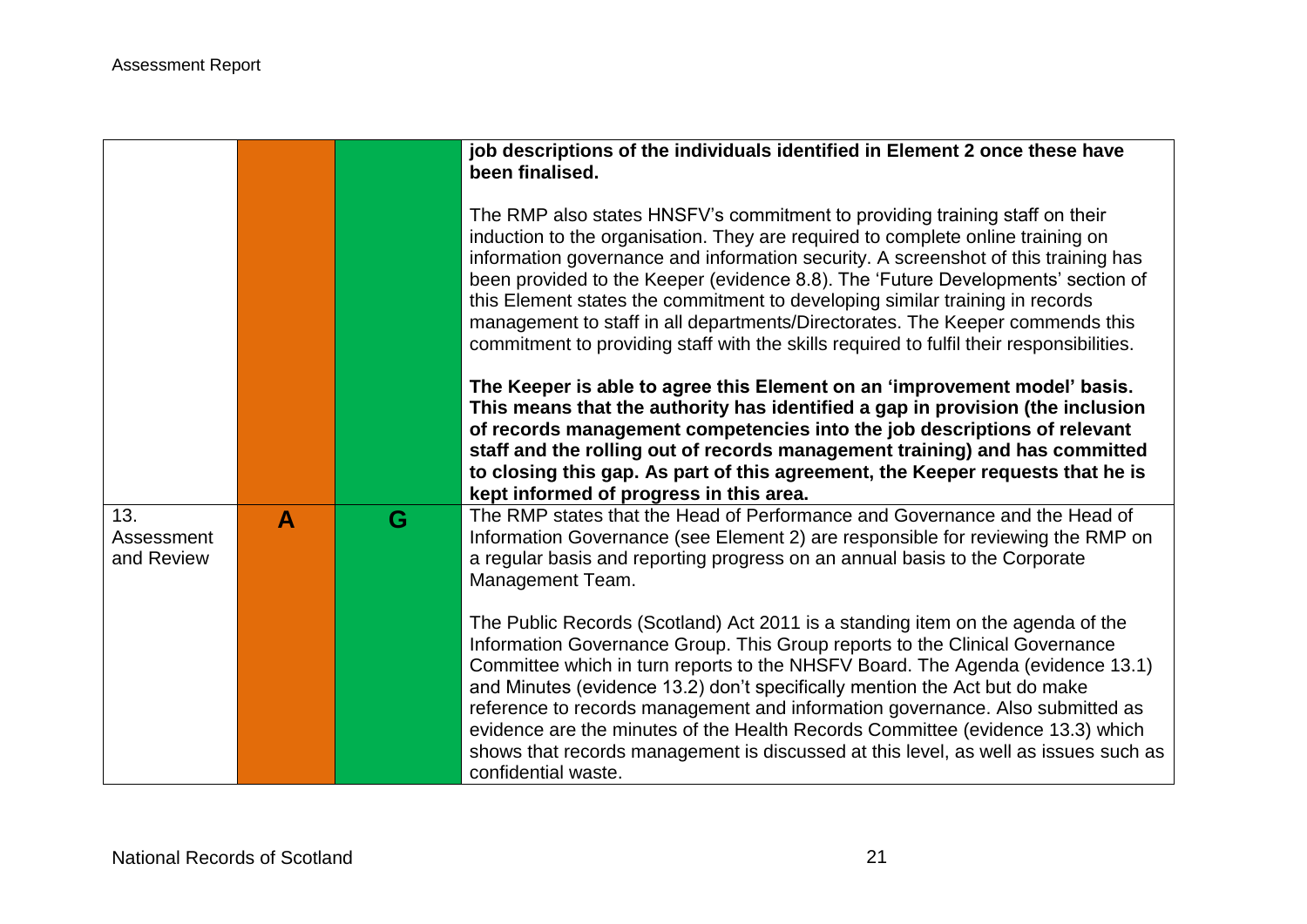$\blacksquare$ 

m.

the control of the control of the control of the control of the control of

|                           |   |   | The annual report produced by the Information Governance Group for 2014/15 has<br>also been submitted (evidence 13.4). It includes issues such as training, Data<br>Protection, Freedom of Information and Information Security.<br>The RMP has provided details on who will carry out the reviews and how often<br>and to whom progress is reported. The High Level Implementation Plan for<br>actions up to December 2017 (evidence 4.4) includes investigating options for<br>measuring compliance with its RMP and records management systems. The<br>Action Plan states that NHSFV will investigate ARMS as a tool for undertaking<br>this and will develop a self-assessment mechanism. This work is estimated to<br>be completed by June 2017. The Keeper looks forward to being informed of<br>the results of this project. |
|---------------------------|---|---|-------------------------------------------------------------------------------------------------------------------------------------------------------------------------------------------------------------------------------------------------------------------------------------------------------------------------------------------------------------------------------------------------------------------------------------------------------------------------------------------------------------------------------------------------------------------------------------------------------------------------------------------------------------------------------------------------------------------------------------------------------------------------------------------------------------------------------------|
|                           |   |   | The RMP Implementation Working Group also reports to the Chief Executive's<br>Operational Group, the Corporate Management team and to the Board as per the<br>Governance Structure (evidence 4.6). The response also states that the Director of<br>Finance has approved the inclusion of a full review of the RMP into the internal<br>auditors programme for 2017/18. Any recommendations from the audit will be taken<br>forward where necessary. The Keeper commends the use of internal auditors in<br>assessing an authority's compliance with its records management provisions.                                                                                                                                                                                                                                             |
|                           |   |   | The Keeper is able to agree this Element on an 'improvement model' basis.<br>This means that the authority has identified a gap in provision (the lack of a<br>mechanism for measuring compliance with RMP) and has committed to<br>closing this gap. As part of this agreement, the Keeper requests that he is<br>kept informed of progress in this area.                                                                                                                                                                                                                                                                                                                                                                                                                                                                          |
| 14. Shared<br>Information | G | G | The RMP states that NHS Scotland undertakes information sharing on a routine<br>basis in line with the Data Protection Act 1998 and subject to an appropriate risk<br>assessment. NHSFV uses other NHS hospitals and is satisfied that these hospitals                                                                                                                                                                                                                                                                                                                                                                                                                                                                                                                                                                              |

┑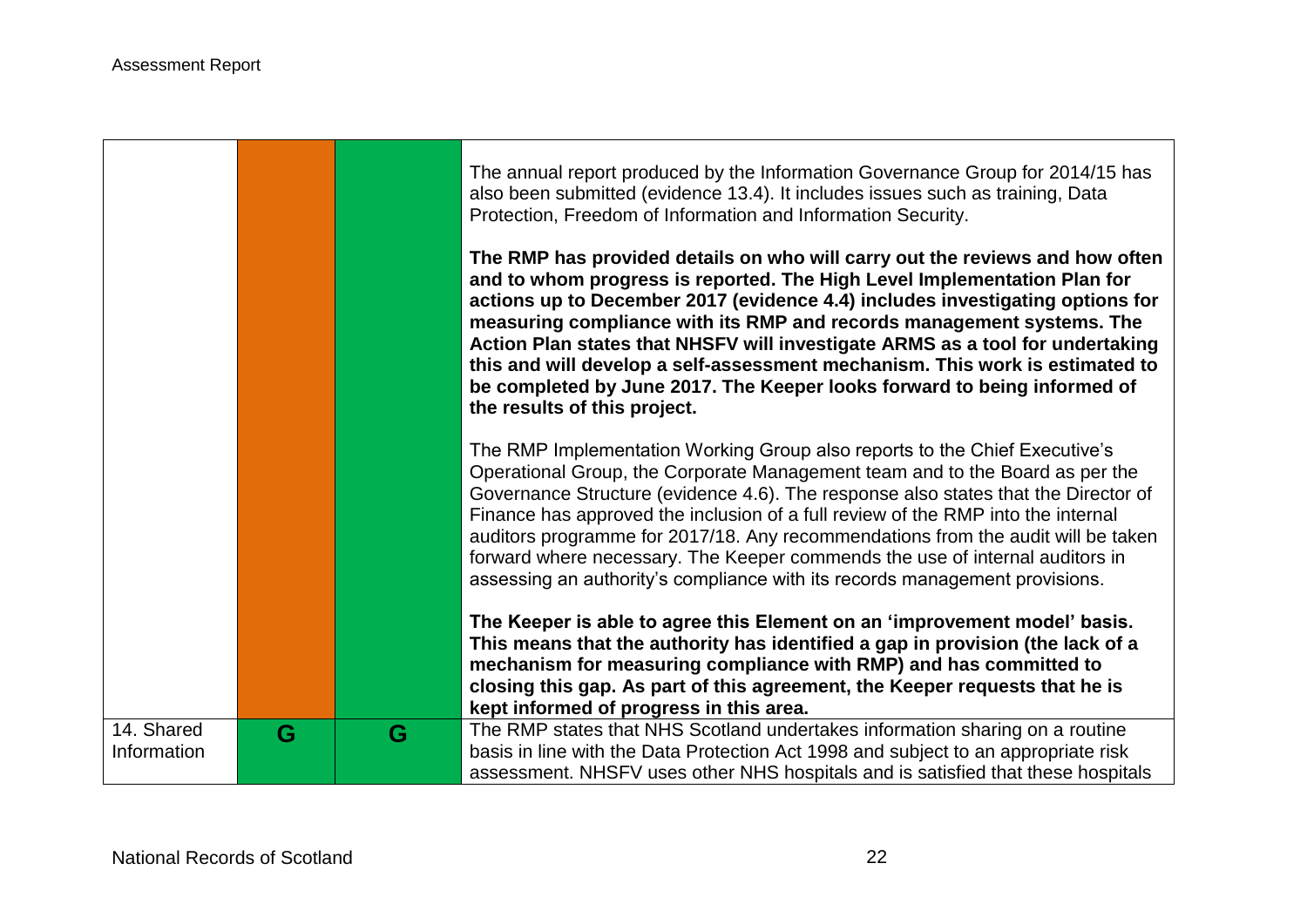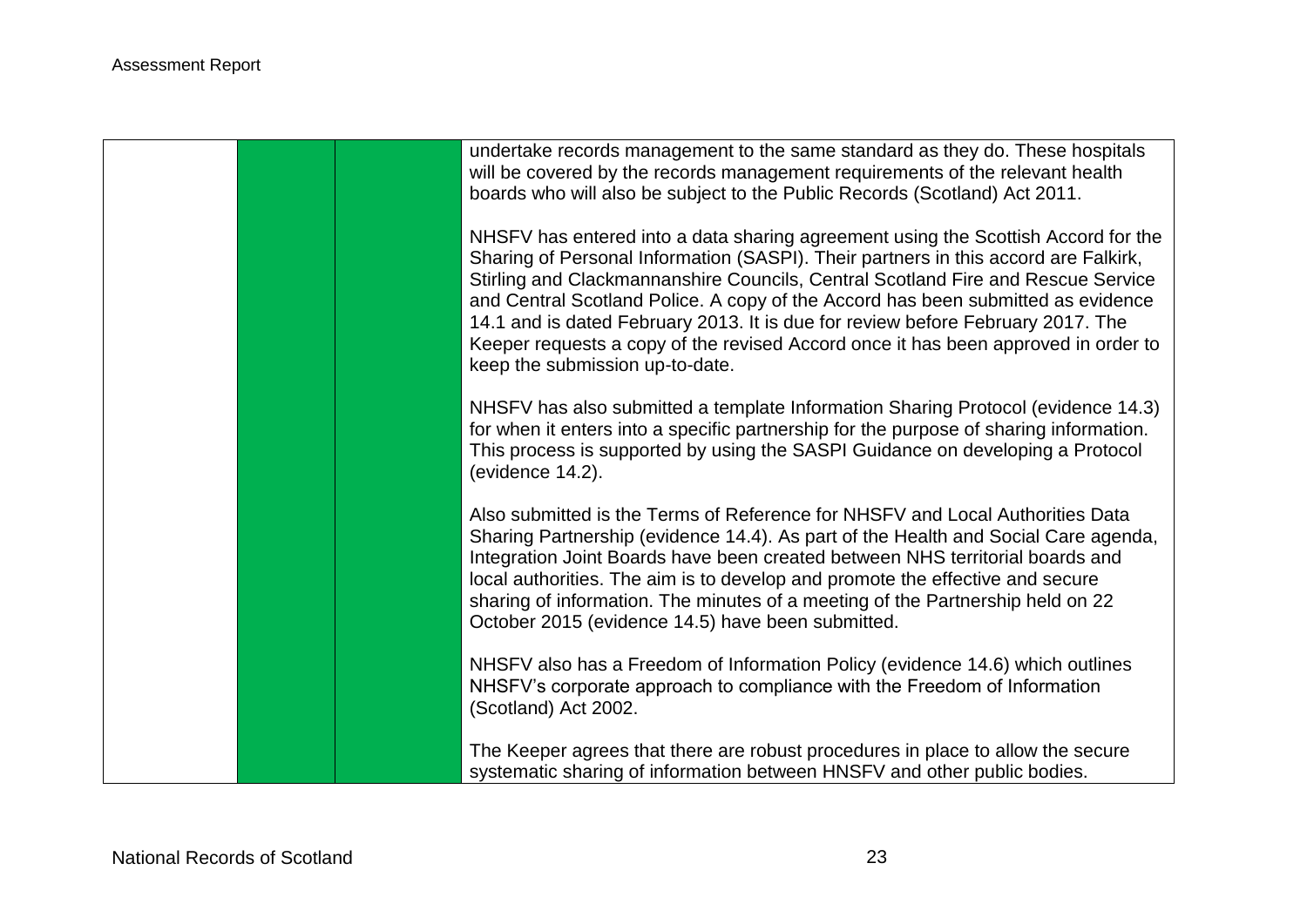## **6. Keeper's Summary**

Elements 1-14 that the Keeper considers should be in a public authority records management plan have been properly considered by NHS Forth Valley. Policies and governance structures are in place to implement the actions required by the plan.

Elements that require development by NHS Forth Valley are as follows:

**Element 4 - The Keeper can agree this Element on an 'improvement model' basis. This means that the authority has identified a gap in provision (lack of an operational BCS) and has evidenced a commitment to closing the gap. This agreement is conditional on the basis that the Keeper is kept informed of the project's progress.**

**Element 5 - The Keeper can agree this Element on an 'improvement model' basis. This means that the authority has identified an area for improvement (lack of organisation wide retention schedules and identifying records to be selected for permanent preservation) and has provided evidence showing a commitment to closing the gap in provision. As part of this agreement, the Keeper will need to be kept informed of progress in this area.**

**Element 6 - The Keeper can agree this Element on an 'improvement model' basis. This means that the authority has identified a gap in provision (destruction of electronic records) and has identified how it intends to close the gap. As part of this agreement the Keeper will need to be kept informed of the progress of work to close this gap.** 

**Element 7 - The Keeper can agree this Element on an 'improvement model' basis. The Keeper will need to see evidence of an agreement showing that an appropriate Archive has indicated that it is happy to take archival records from NHS Forth Valley at the appropriate time on an on-going basis. The Keeper therefore requests that NHS Forth Valley begins negotiations with University of Stirling Archives, or another archive service, as soon as practicably possible regarding the development of such an agreement. The Keeper will expect to receive a copy of this agreement by the end of February 2017. Should this not be forthcoming the Keeper may re-consider his agreement of this Element and as archiving is specifically mentioned in the Public Records (Scotland) Act 2011 he may re-consider his agreement of the RMP.**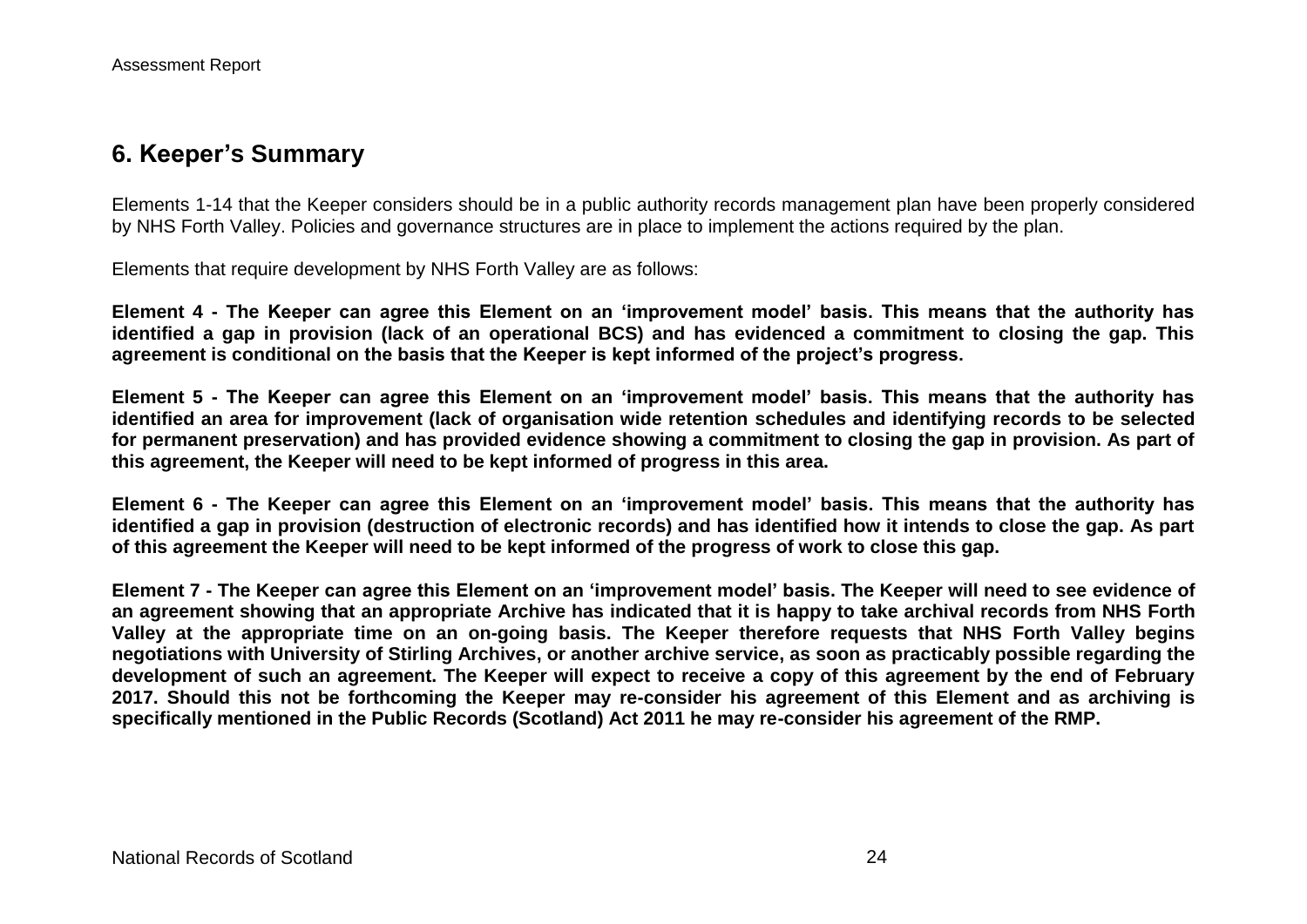**Element 11 - The Keeper is able to agree this Element on an 'improvement model' basis. This means that NHS Forth Valley has identified a gap in provision (the lack of organisation-wide audit trail provision) and has provided the Keeper with evidence on how it intends to close the gap. As part of this agreement the Keeper will need to be kept informed of progress.**

**Element 12 - The Keeper is able to agree this Element on an 'improvement model' basis. This means that the authority has identified a gap in provision (the inclusion of records management competencies into the job descriptions of relevant staff and the rolling out of records management training) and has committed to closing this gap. As part of this agreement, the Keeper requests that he is kept informed of progress in this area.**

**Element 13 - The Keeper is able to agree this Element on an 'improvement model' basis. This means that the authority has identified a gap in provision (the lack of a mechanism for measuring compliance with RMP) and has committed to closing this gap. As part of this agreement, the Keeper requests that he is kept informed of progress in this area.**

## **7. Keeper's Determination**

Based on the assessment process detailed above, the Keeper agrees the RMP of NHS Forth Valley.

The Keeper recommends that NHS Forth Valley should publish its agreed RMP as an example of good practice within the authority and the sector.

This report follows the Keeper's assessment carried out by,